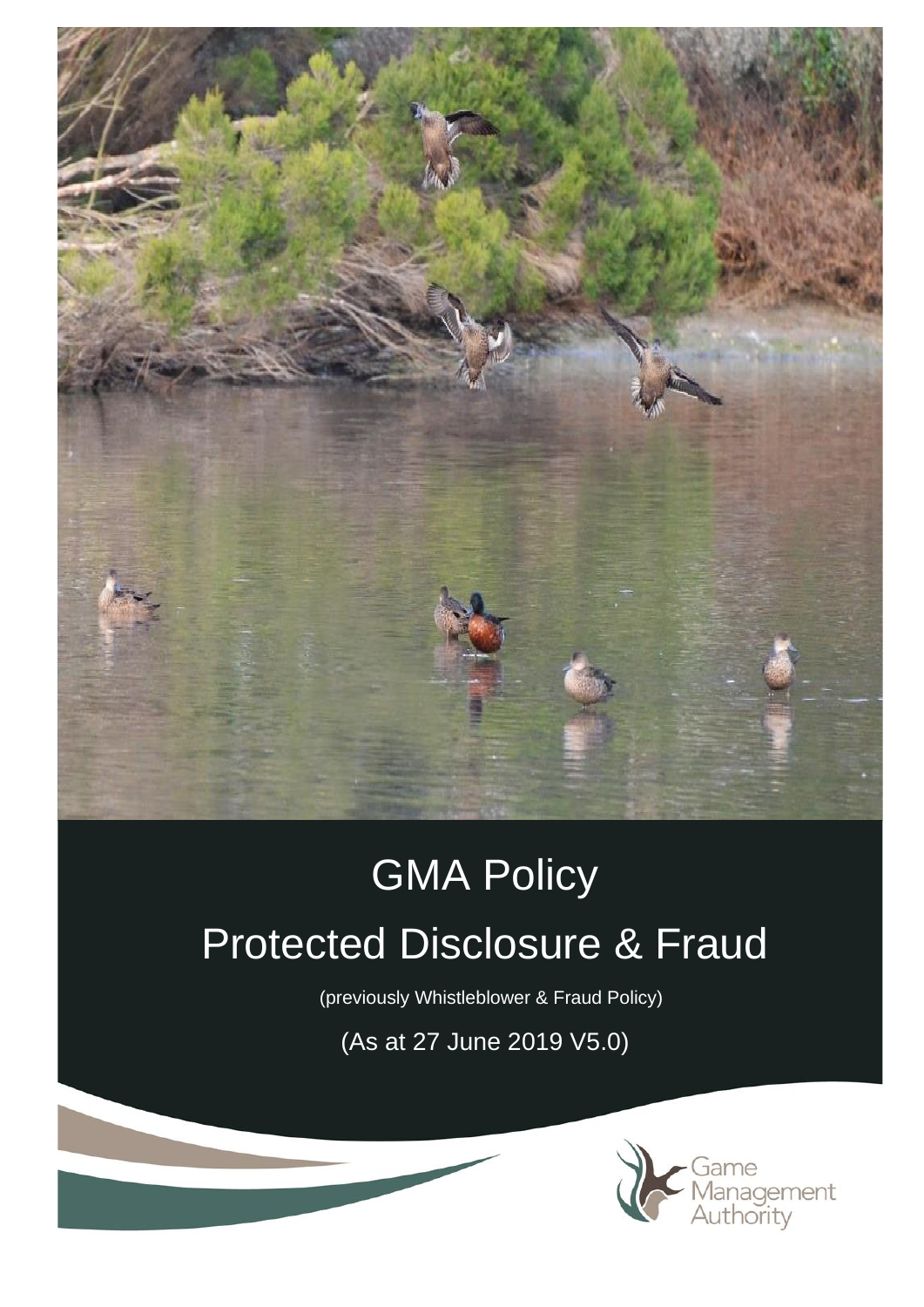

**Game Management Authority Policy** Protected Disclosure and Fraud

# **Contents**

| <b>Foreword</b>                                                                                                                                        | 3  |
|--------------------------------------------------------------------------------------------------------------------------------------------------------|----|
| 1. Objective                                                                                                                                           | 3  |
| 2. Scope                                                                                                                                               | 3  |
| 3. Terms and Definitions                                                                                                                               | 3  |
| 4. Policy Principles                                                                                                                                   | 8  |
| 5. Relevant Obligations                                                                                                                                | 23 |
| <b>6. Related Policies</b>                                                                                                                             | 23 |
| 7. Review                                                                                                                                              | 24 |
| 8. Version History                                                                                                                                     | 24 |
| <b>Appendix 1:</b> Fraud Reporting and Investigation Policy                                                                                            | 25 |
| <b>Appendix 2: Protected disclosure and improper conduct log</b>                                                                                       | 26 |
| Appendix 3: Checklist for a person wanting to make a complaint about<br>improper conduct, or detrimental action, in contravention of section 45 of the |    |
| Protected Disclosure Act 2012 (the PD Act)                                                                                                             | 27 |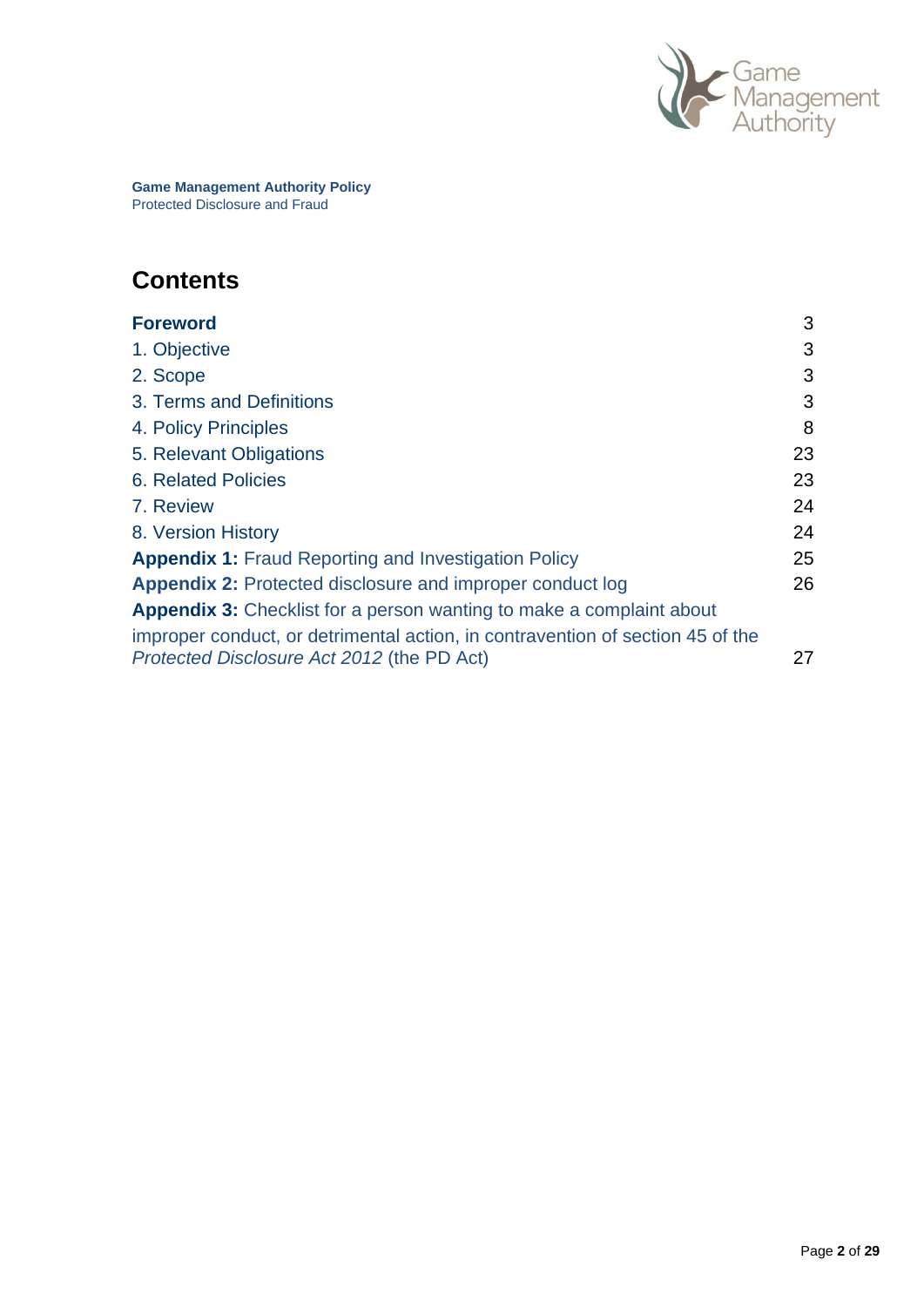

# **Foreword**

The Game Management Authority ('GMA') has been established to facilitate the effective management of Victoria's game resources and the promotion of responsible game hunting across the state.

# **Our Vision**

Game hunting in Victoria meets community expectations as a sustainable and well-regulated activity based on science and conducted in a responsible manner.

# **Our purpose**

We regulate through education, research and enforcement to achieve responsible and sustainable game hunting in Victoria.

# **1. Objective**

The objectives of the Protected Disclosure and Fraud Policy are to:

- Provide a clear statement regarding the GMA's position on fraud and corruption
- Inform management of their key leadership responsibilities regarding fraud and corruption prevention
- Inform all employees, Board members and Committees' members of their responsibilities regarding fraud and corruption, and detail the actions required when fraud is suspected
- Summarise the anti-fraud and anti-corruption strategies
- Outline protected disclosure procedures

# **2. Scope**

This policy sets out the GMA's principles and procedures in relation to protected disclosures and fraud. It applies to all Board members and employees at all times in the performance of their duties.

# **3. Terms and Definitions**

# **3.1 Corruption**

Corruption is defined as a dishonest activity in which a Director, Executive, Manager, Employee or Contractor of an entity acts contrary to the interests of the authority and abuses his or her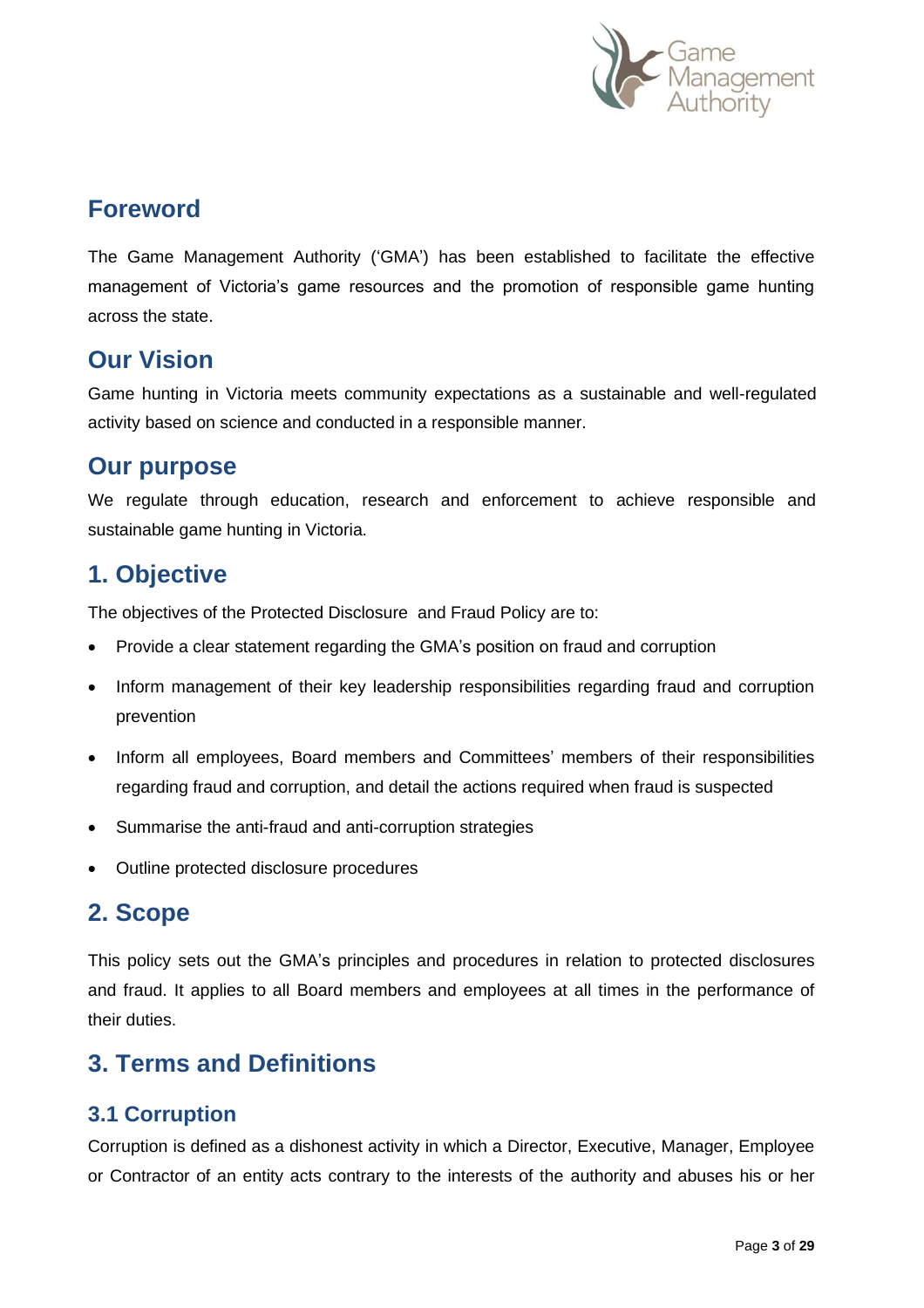

position of trust in order to achieve some personal gain or advantage for him or herself or for another person or entity. Corrupt conduct is:

- a) Conduct of any person that adversely affects the honest performance of an employee or the GMA's functions;
- b) Conduct of an employee of the GMA that constitutes or involves the dishonest performance of his or her or its functions as a public officer or public body;
- c) Conduct of a current or former employee of the GMA that constitutes or involves knowingly or recklessly breaching public trust; or
- d) Conduct of a current or former employee of the GMA that amounts to the misuse of information or material acquired in the course of the performance of their functions as such (whether for the benefit of that person or body or otherwise);
- e) A conspiracy or attempt to engage in any conduct referred to in paragraphs (a) to (d) above; or
- f) Being conduct that would, if the facts were found proved beyond reasonable doubt at a trial, constitute:
- Any offence under the *Independent Broad-based Anti-Corruption Commission (IBAC) Act*; or
- An attempt to pervert the course of justice; or
- Bribery of a public official; or
- Perverting the course of justice.

Conduct may be corrupt if all or any part of the conduct occurs outside Victoria, including outside Australia, and the conduct would be 'corrupt conduct' if it occurred in Victoria.

Examples of corrupt conduct include but are not limited to:

- payment of secret commissions (bribes or gratuities) in money, or some other value, to other businesses, individuals or public officials
- receipt of bribes or gratuities from other businesses, individuals or public officials
- release of confidential information, for other than a proper business purpose, sometimes in exchange for either a financial or non-financial advantage
- an employee manipulating a tendering process to achieve a desired outcome
- a conflict of interest involving an employee acting in his or her own self-interest rather than the interests of the GMA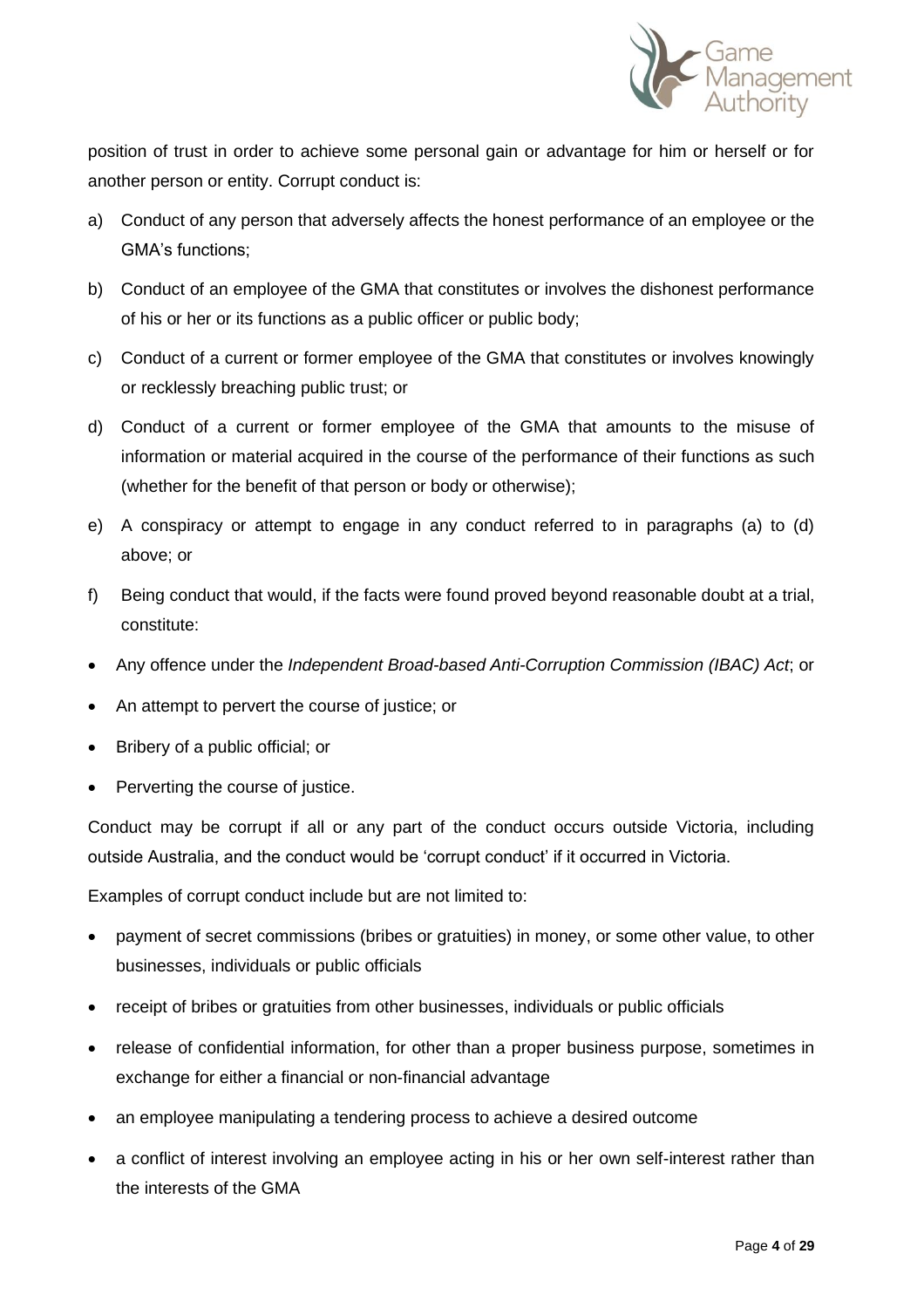

# **3.2 Fraud**

Fraud is defined as an intentional act by one or more individuals among management, those charged with governance, employees or third parties, involving the use of deception to obtain an unjust or illegal advantage. A fraud can typically result in actual or potential financial loss to any person or entity however this is not always the case.

Examples of fraud could include, but are not limited to:

- misappropriation of funds, securities, stock, supplies or other assets including use of assets for private purposes
- causing a loss to the GMA or creating a liability for the GMA by deception
- impropriety in the handling or reporting of money or financial records
- profiting from insider knowledge of the GMA's' activities
- accepting or seeking anything of value from contractors, vendors or persons providing services or goods to the GMA
- false invoicing for goods or services never rendered or backdating agreements
- submission of exaggerated or wholly fictitious accident, harassment or injury claims
- misuse of sick or family leave

# **3.3 Detrimental action**

Detrimental action includes:

- action causing injury, loss or damage; or
- intimidation or harassment; or
- discrimination, disadvantage or adverse treatment in relation to a person's employment, career, profession, trade or business, including the taking of disciplinary action;

but does not include management action in relation to an employee taken for a substantial reason other than the employee having made a protected disclosure.

For detrimental action to occur, it must be taken, or threatened to be taken by the GMA or a public officer, against the person making the protected disclosure or any person in reprisal for the making, intent to make, cooperation or intent to cooperate in relation to a protected disclosure or its investigation. Detrimental action can also occur if a person has incited another person to take detrimental action.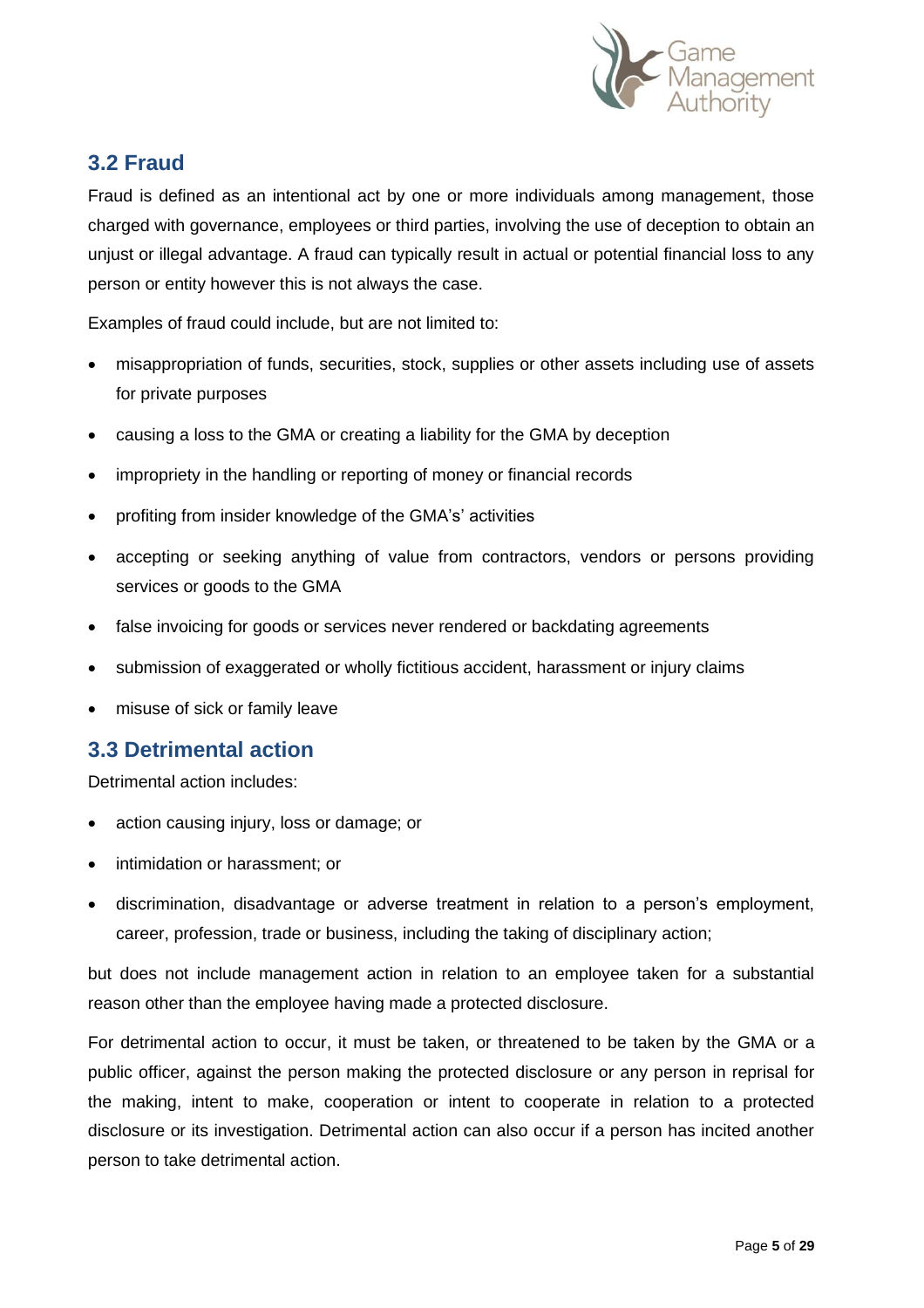

# **3.4 Disclosure**

Disclosure means a report made by a person about improper conduct or, detrimental action in reprisal for making a protected disclosure, by public bodies or public officers in accordance with Part 2 of the *Protected Disclosure (PD) Act 2012*. A disclosure may be made in accordance with the PD Act 2012 even if it is a complaint made under another Act.

# **3.5 Improper conduct**

Improper conduct is:

- corrupt conduct; or
- conduct:
	- a) of any person that adversely affects the honest performance of an employee of the GMA of his or her or its functions; or
	- b) of an employee of the GMA that constitutes or involves the dishonest performance of his or her or its functions; or
	- c) conduct of a current or former employee of the GMA that constitutes or involves knowingly or recklessly breaching public trust; or
	- d) of a current or former employee of the GMA that amounts to the misuse of information or material acquired in the course of the performance of their functions as such (whether for the benefit of that person or body otherwise); or
	- e) that could constitute a conspiracy or attempt to engage in any conduct referred to in paragraphs (a) to (d) above;
	- f) of a current or former employee of the GMA in their capacity of a public officer or public body that
		- involves a substantial mismanagement of public resources; or
		- involves conduct involving substantial risk to public health or safety; or
		- involves conduct involving substantial risk to the environment;
		- that would, if proved, constitute a criminal offence or reasonable grounds for dismissing or dispensing with, or otherwise terminating, the services of an employee or GMA Board member who was, or is, engaged in that conduct.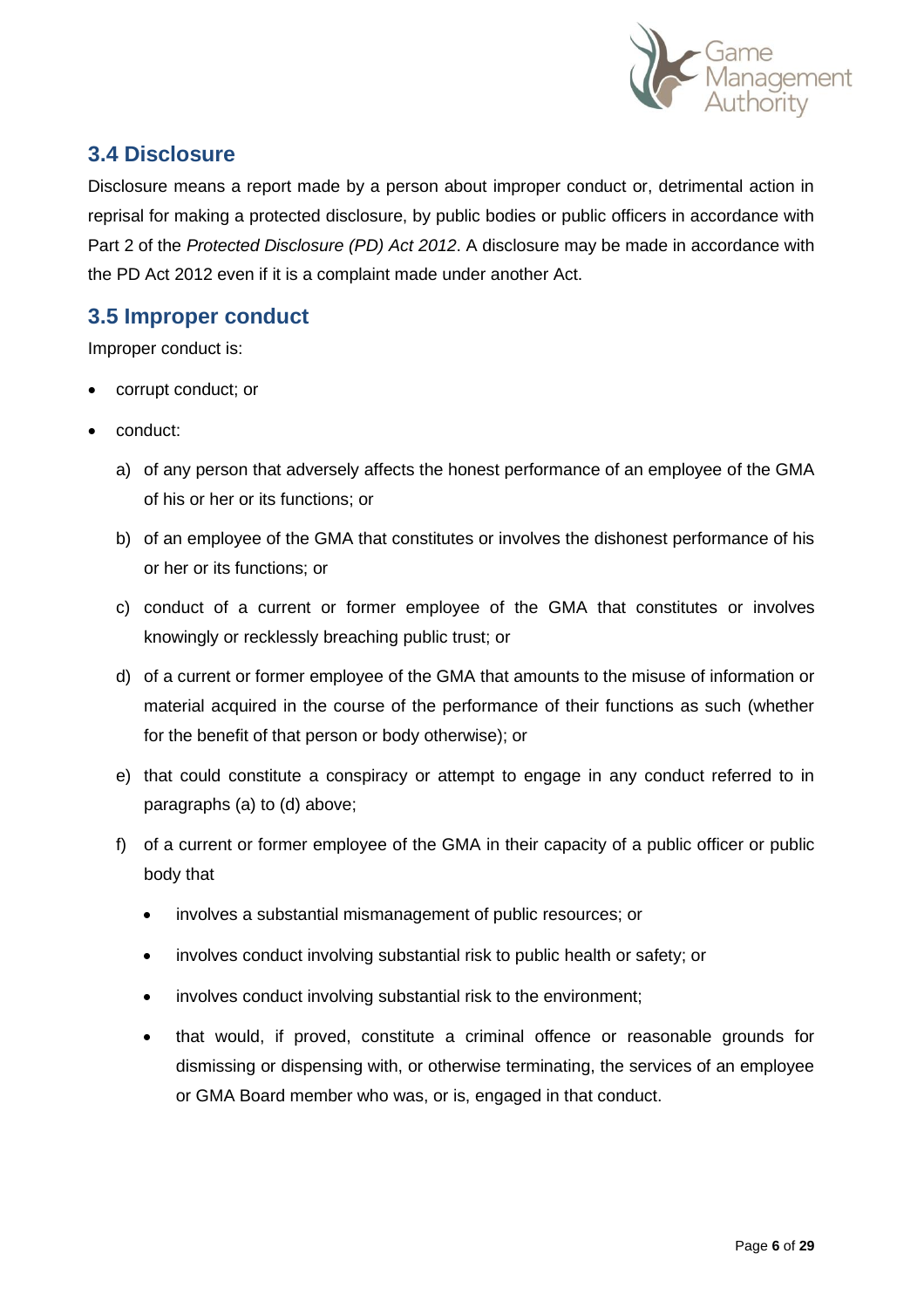

# **3.6 Protected disclosure**

Protected disclosure means a disclosure that satisfies Part 2 of the PD Act 2012. It includes a disclosure of information by an individual that shows or tends to show, or a disclosure of information that the individual believes on reasonable grounds that the information shows or tends to show, that the GMA, an employee or former employee:

- has engaged, is engaging or proposes to engage in improper conduct in their capacity as a public officer or public body; or
- has taken, is taking or proposes to take detrimental action as a public officer or public body in contravention of section 45 of the PD Act 2012.

## **3.7 Protected disclosure coordinator**

The protected disclosure coordinator is the person at the GMA who is appointed to liaise between the GMA and IBAC and the Ombudsman.

## **3.8 Substantial mismanagement of public resources**

IBAC advises that the use of the word 'substantial' has the effect of confining the definition to a situation in which the mismanagement is of a significant or considerable degree. Mismanagement should not be confused with 'misuse'.

# **3.9 Substantial risk to public health, safety or the environment**

IBAC advises that the use of 'substantial' has the effect of confining the definition to conduct that puts public health, safety or the environment at considerable or great risk.

# **3.10 Person making a protected disclosure**

Is any person internal or external to the GMA who makes a disclosure of alleged improper conduct or detrimental action by the GMA or an employee to IBAC in accordance with the PD Act. A person making a protected disclosure may be anonymous.

# **3. 11 Protected Disclosure Coordinator**

Executive Director Ministerial and Portfolio Services Level 13, 1 Spring St Melbourne 8392 6978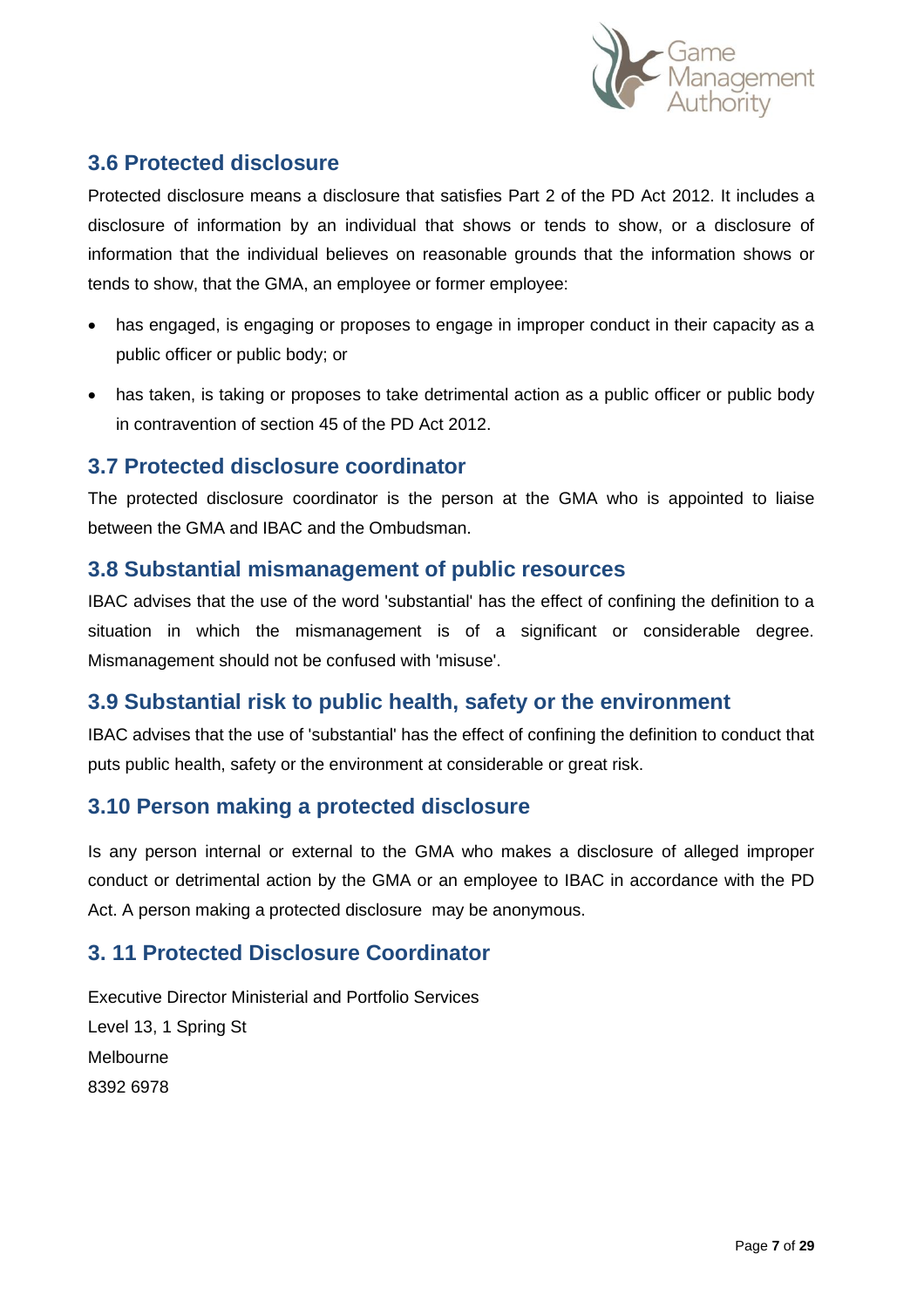

# **4. Policy Principles**

# **4.1 Context**

Fraud is a deliberate, intentional and premeditated dishonest act or omission acted out with the purpose of deceiving to gain advantage from a position of trust and authority. It includes amongst other acts such as theft, making false statements/representation, evasion, manipulation of information, criminal deception and abuse of GMA property or time.

Fraud control is the responsibility of all GMA employees, consistent with the requirements of the

Victorian Public Sector (VPS) Code of Conduct. The VPS Code of Conduct must be read in conjunction with this policy.

The GMA will establish a Fraud Control Program to prevent, detect and deal with any incidents of fraud. The Program is the implementation of the Fraud Control Plan as defined by the Australian Standard for Fraud Control.

The Program includes resourcing to manage and coordinate planning, risk management, training, an accountability structure, mitigation strategies for risks, infringement sanctions as well as reporting and monitoring.

# **4.2 Policy**

The GMA is committed to establishing and maintaining an organisational culture which will ensure that effective control of fraud is an integral part of all activities.

# **4.3 Policy objectives**

In line with the requirements of the VPS Code of Conduct and the Australian Standard on Fraud, the objectives of the Fraud Control Policy are to:

- ensure senior management commitment for its responsibility for identifying risk exposures to corrupt and fraudulent activities, and for establishing controls and procedures for prevention and detection of such activities;
- reinforce the prohibition of all employees, officers and representatives of the GMA to engage in fraudulent activities and maladministration and encourage the reporting of any instance of fraud;
- ensure that all employees, officers and representatives of the GMA are aware of their responsibilities in relation to the ethical conduct of themselves and other persons they may be responsible for; and
- ensure that regular assessment of the risks of corruption and fraud is undertaken, and all suspected corrupt and fraudulent activity is dealt with appropriately.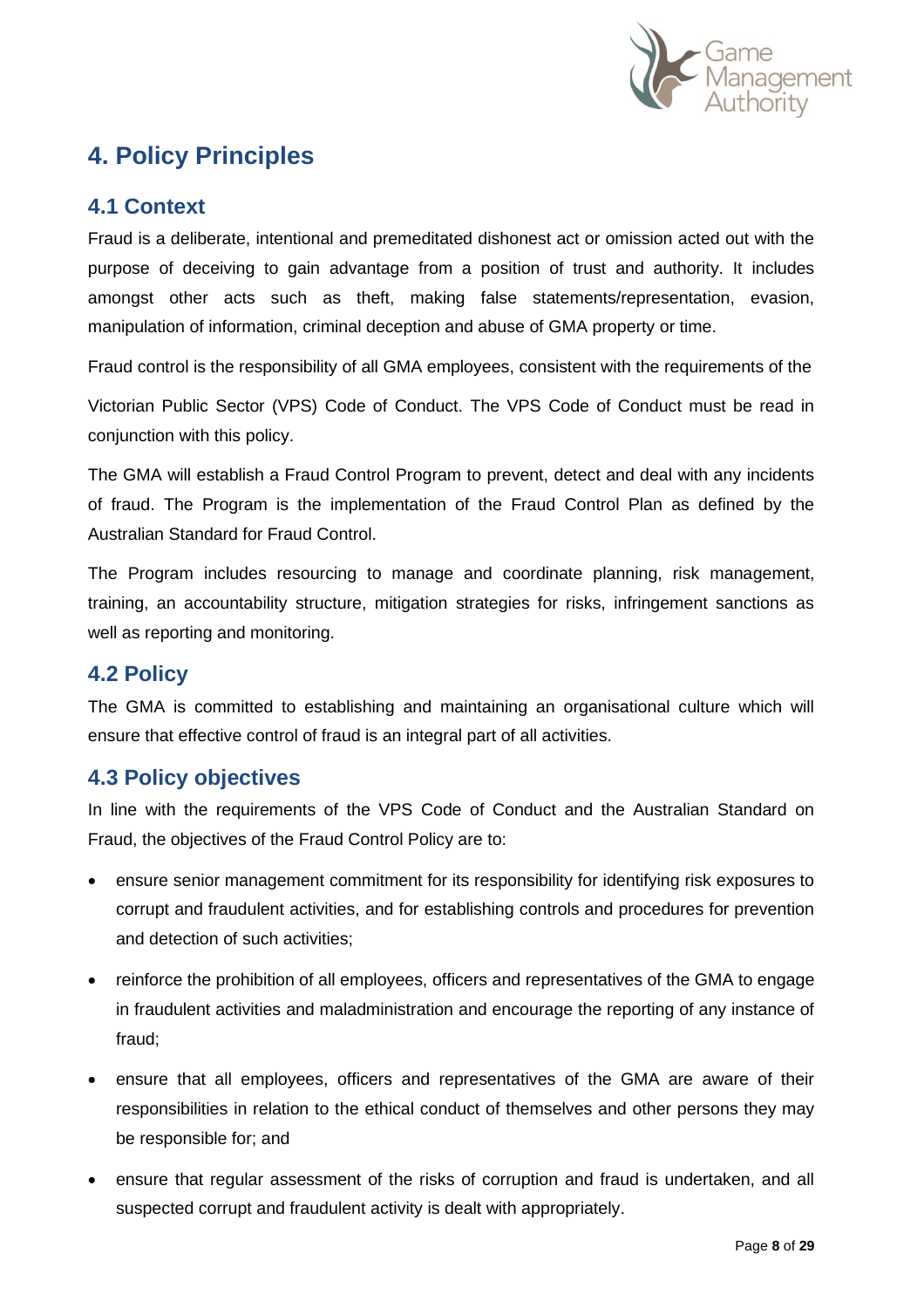

## **4.4 Statement of attitude to fraud control**

The GMA does not tolerate fraud and has a responsibility to address fraud risks, protect assets and its reputation. Fraud control is the responsibility of all Board members, executives, managers and employees. This includes the prevention, detection and reporting of suspected fraud. This approach is consistent with obligations under the *Public Administration Act 2004*.

The GMA is strongly committed to an environment of sound governance, robust internal controls and a culture that will safeguard funds and property under its control from fraud.

Under this policy, all cases of suspected or actual theft, arson, irregularity, fraud or corruption in connection with the receipt or disposal of money, stores or other property of any kind under the control of the GMA is a responsibility of management, and all employees have an obligation to support fraud control efforts.

## **4.5 Fraud control plan implementation**

Successful implementation of the policy objectives will require recognition and incorporation of the following elements within the Fraud Control Plan:

#### **a. Governance and fraud control**

Fraud control and management is an integral component of effective governance which builds upon the requirement for transparent and accountable processes consistent with sound business practices and organisational standards of compliance. Embedding these requirements into the day-to-day operations of the GMA will reduce the likelihood that it will suffer financial loss or damage to its reputation as a result of misconduct by employees and others.

#### **b. Executive and management commitment**

The executives and managers of the GMA need to have a high level of commitment to controlling the risks of fraud against the GMA. This commitment is consistent with the *Public Administrations Act 1994* and AS 8001:2008 Fraud and Corruption Control.

Senior management need to ensure that the GMA's people do not engage in fraudulent behaviour in their dealings with other parties. There is a need to ensure that there is a consideration of fraud as a serious risk.

All executives and managers should ensure there are mechanisms in place within their area of control to:

- Assess the risk of corruption and fraud, controls and treatments;
- Promote employee awareness of good governance and ethics, and
- Educate employees about fraud prevention and detection.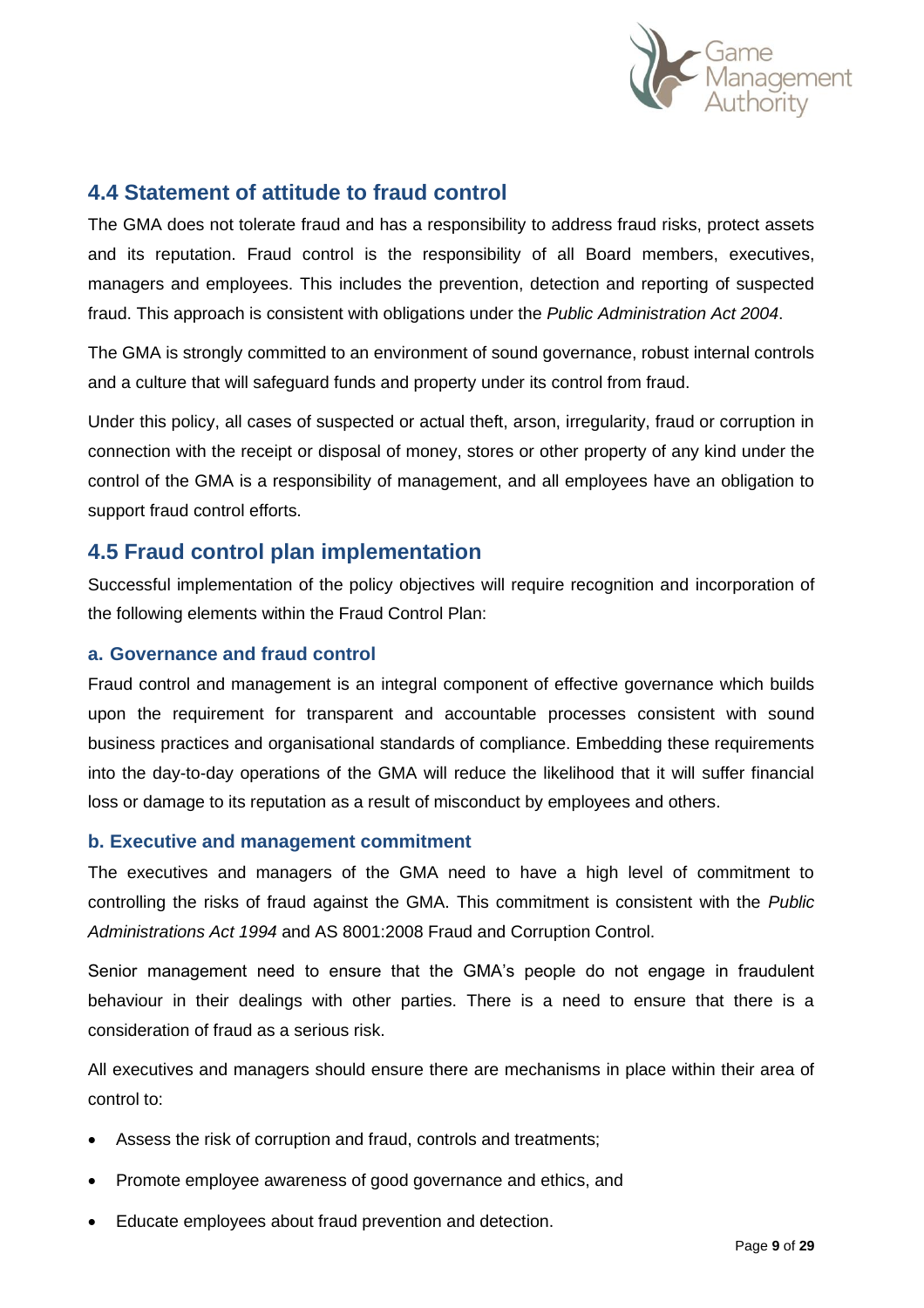

Operational line management (e.g. supervision) must display a behaviour that is consistent with the GMA's values and an appropriate attitude towards compliance with the GMA's policy and procedures, laws, rules and regulations. They should ensure that they undertake a fraud risk assessment, understand fraud 'red flags' that can potentially lead to fraudulent conduct, or other wrongful acts and respond appropriately. Most importantly they should establish and maintain adequate internal controls that provide for the security and accountability of resources and prevent/reduce the opportunity for any inappropriate activities.

#### **c. All employees**

All GMA employees are employed under Part 3 of the *Public Administration Act 2004 (Vic)*. Any behaviour relating to fraud is considered to be a breach by employees of the Victorian Public Sector Code of Conduct and is treated seriously. The fraud control policy, procedures and plan is applicable to all employees.

#### **d. Reporting suspected fraud**

All employees have the responsibility to report suspected fraudulent activity. Any employee that suspects such activity must immediately notify his or her supervisor or the Director Game or CEO.

In situations where the supervisor is suspected of involvement in fraudulent activity then the matter should be notified only to the Director Game or CEO. Employees opting to retain anonymity of a disclosure are to be protected under the *Protected Disclosure Act 2012*. Reporting of fraud is to comply with the requirements of the *Financial Management Act*.

#### **e. Dealing with reports/complaints**

All complaints of suspected fraudulent behaviour must be reported for appropriate action. The protection of those individuals making the complaint and ensuring natural justice for those individuals being the subject of such a complaint must also be ensured.

#### **f. Investigation of complaints and recovery**

The GMA supports the vigorous investigation of all suspected instances of fraud. All suspected cases of fraud will be handled, investigated and dealt with in a professional, discreet and professional manner, in accordance with the principles of natural justice.

All reports will be investigated and a determination made as to the most appropriate course of action which may lead to legal action, disciplinary hearing. Where there is proven evidence of fraud, appropriate disciplinary action will be taken in accordance with DJPR People and Culture policies and procedures.

Criminal proceedings and civil action aimed at recovery of misappropriated public property will be instituted where appropriate.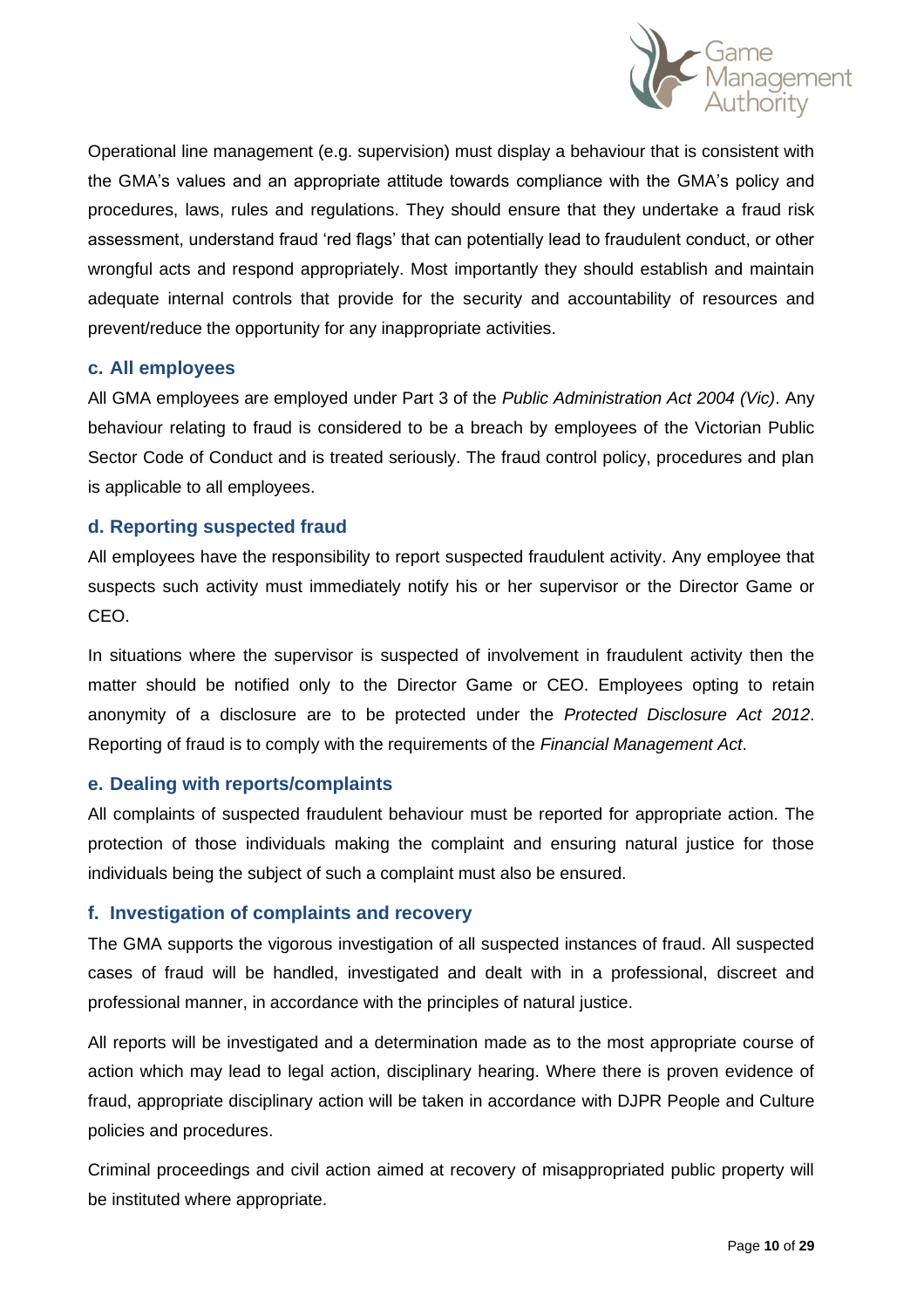

## **g. Remediation of internal controls**

To ensure that any control weaknesses are rectified, operational management should perform a review of the internal control environment after an incident of fraud. In cases of material fraud, the CEO may initiate an internal control review to evaluate the effectiveness of the internal controls in preventing further such incidences.

#### **h. Recruitment and contractor screening**

In order to make an informed decision, the GMA must conduct pre-employment screening in order to gain a reasonable understanding of a candidate or contractor's employment history. New employees and contractors must accept and consent to information verification checks which may include:

- Contacting referees
- Verifying transcripts, qualifications, publications and other certifications of documentation
- Ensuring recruitment presents no conflicts of interest
- Criminal background checks

## **i. Employee development and training**

Training for fraud prevention, fraud detection and other related issues will form part of the overall GMA professional development program. Fraud risk assessment workshops are conducted within the GMA and contact should be made with the Risk and Audit Services team.

## **4.6 Fraud and corruption control**

The Victorian Government *Protected Disclosure Act 2012* ("the PD Act"), the *Independent Broad-based Anti-Corruption Commission Act 2011* ("the IBAC Act") and the *Ombudsman Act 1973* ("the Ombudsman Act") aim to encourage and facilitate the making of disclosures of improper conduct or detrimental action, in contravention of those Acts, by public officers and public bodies. They provide protection to persons who make disclosures in accordance with the PD Act and establish systems for the matters disclosed to be investigated and for remedial action to be taken.

The GMA is a public body under the IBAC Act. Employees at the GMA are public officers under the IBAC Act.

It is the complainant's right and responsibility to elect to take a complaint of improper conduct or detrimental action in reprisal for a protected disclosure to IBAC or the Ombudsman.

Any person contemplating making a disclosure of improper conduct or detrimental action related to the GMA should contact IBAC in the first instance. The GMA's protected disclosure coordinator is not authorised under the PD Act and IBAC Act to receive or assess a disclosure.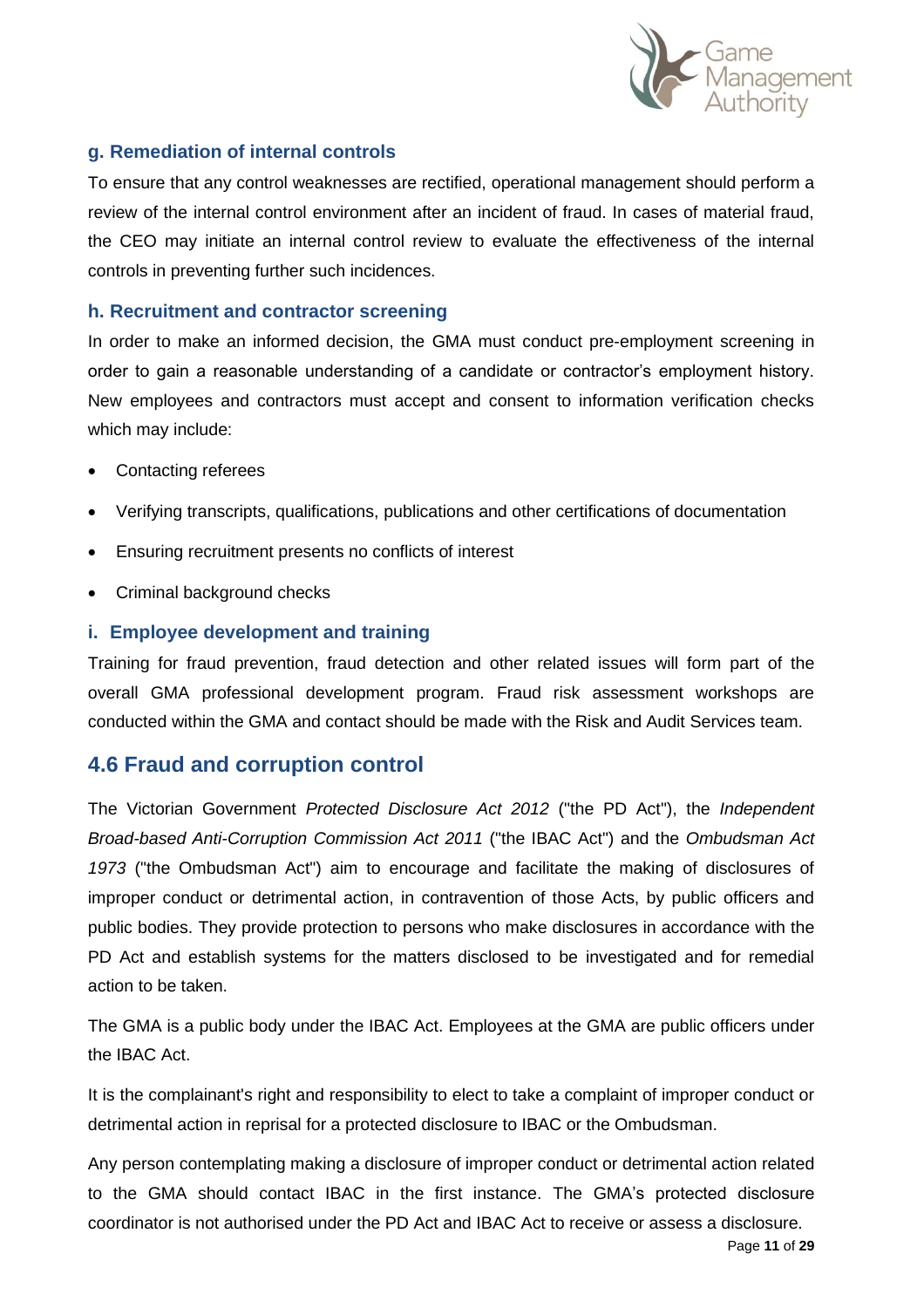

Any person who chooses to make a complaint directly to the GMA, rather than to IBAC or the Ombudsman, will have their complaint dealt with under the GMA's policies and procedures, unless the GMA is otherwise instructed by IBAC or the Ombudsman.

The GMA does not tolerate improper conduct by employees, or any person performing public services or public functions on behalf of the GMA. The GMA does not tolerate the taking of reprisals against those people who disclose such conduct.

The GMA implements the PD Act, the IBAC Act and the Ombudsman Act by:

- encouraging its employees and stakeholders to raise matters of improper conduct and/or detrimental action in reprisal for a protected disclosure directly to IBAC;
- taking steps to support employees where the identity of the employee is known in any subsequent investigation of a protected disclosure complaint by IBAC or the Ombudsman;
- taking steps to protect employees against detrimental action taken in reprisal for the making of protected disclosures, where the identity of the employee is known;
- recognising that employees against whom protected disclosure complaints are made may also need support during any investigation, where their identity is known;
- taking steps to ensure that the identity of the employee, the person who is subject to disclosure and the witnesses are kept confidential, where their identity is known; and
- working constructively and cooperatively with IBAC and the Victorian Ombudsman.

This procedure does not replace existing conduct and compliance policies and procedures. Generally, activity that is primarily directed at an employee, such as harassment or bullying, is personal grievances and fall outside this procedure. This procedure should only be followed if an employee or member of the public elects to make a disclosure of alleged improper conduct or detrimental action and the disclosure is in accordance with Part 2 of the PD Act.

Employees of the GMA must not engage in any breach of the PD Act, IBAC Act or Ombudsman Act. Any breach will be treated with the utmost seriousness and may result in disciplinary action up to and including termination of employment.

## **4.7 Making a disclosure to IBAC or the Victorian Ombudsman**

Any member of the public or employee can make a disclosure alleging improper conduct or detrimental action by the GMA or an employee or former employee. It does not matter if the person engaging in the conduct cannot be identified, or the person making the disclosure has made the same disclosure to another person or the body.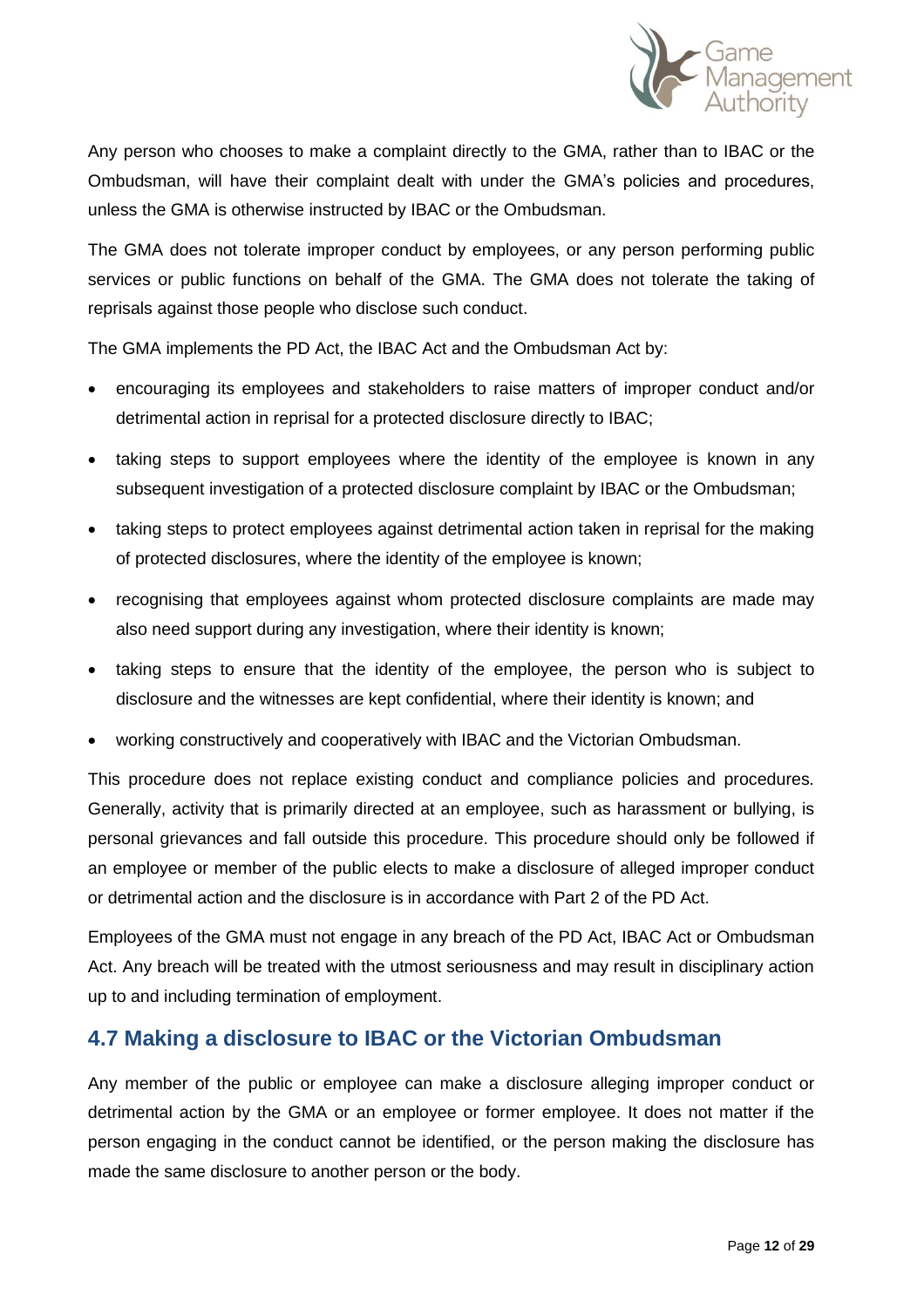

In order for the protected disclosure protections to apply under the applicable legislation, a disclosure alleging improper conduct or detrimental action may only be made to IBAC or the Ombudsman. A person contemplating making a disclosure should refer to IBAC for more information.

Disclosures may be made anonymously, in writing or orally. Written disclosures may be delivered personally, mailed or sent by email to IBAC or the Ombudsman. IBAC and the Ombudsman also have online forms.

# **4.8 Receiving and assessing a disclosure**

Any employee who receives information that may be a protected disclosure should refer the person who gave them that information to contact the protected disclosure coordinator or advise the person who gave them that information that they should contact IBAC or the Ombudsman directly.

If a disclosure is made directly to the protected disclosure coordinator, the protected disclosure coordinator will advise the person making the disclosure of their right to make the disclosure directly to IBAC or the Ombudsman.

A disclosure is in accordance with Part 2 of the PD Act if it is made to IBAC or the Ombudsman and satisfies the following criteria, that:

- a natural person (that is, an individual person rather than a corporation) made the disclosure; and
- the disclosure relates to conduct of the GMA, or an employee or former employee acting in their official capacity; and
- the alleged conduct concerns:
	- a) improper conduct; or
	- b) detrimental action taken against a person in reprisal for making a protected disclosure; and
- the information shows or tends to show, or the person making a disclosure believes on reasonable grounds that the information shows or tends to show, that the GMA, an employee or former employee:
	- a) has engaged, is engaging or proposes to engage in improper conduct in their capacity as a public officer or public body; or
	- b) has taken, is taking or proposes to take detrimental action as a public officer or public body in contravention of section 45 of the PD Act.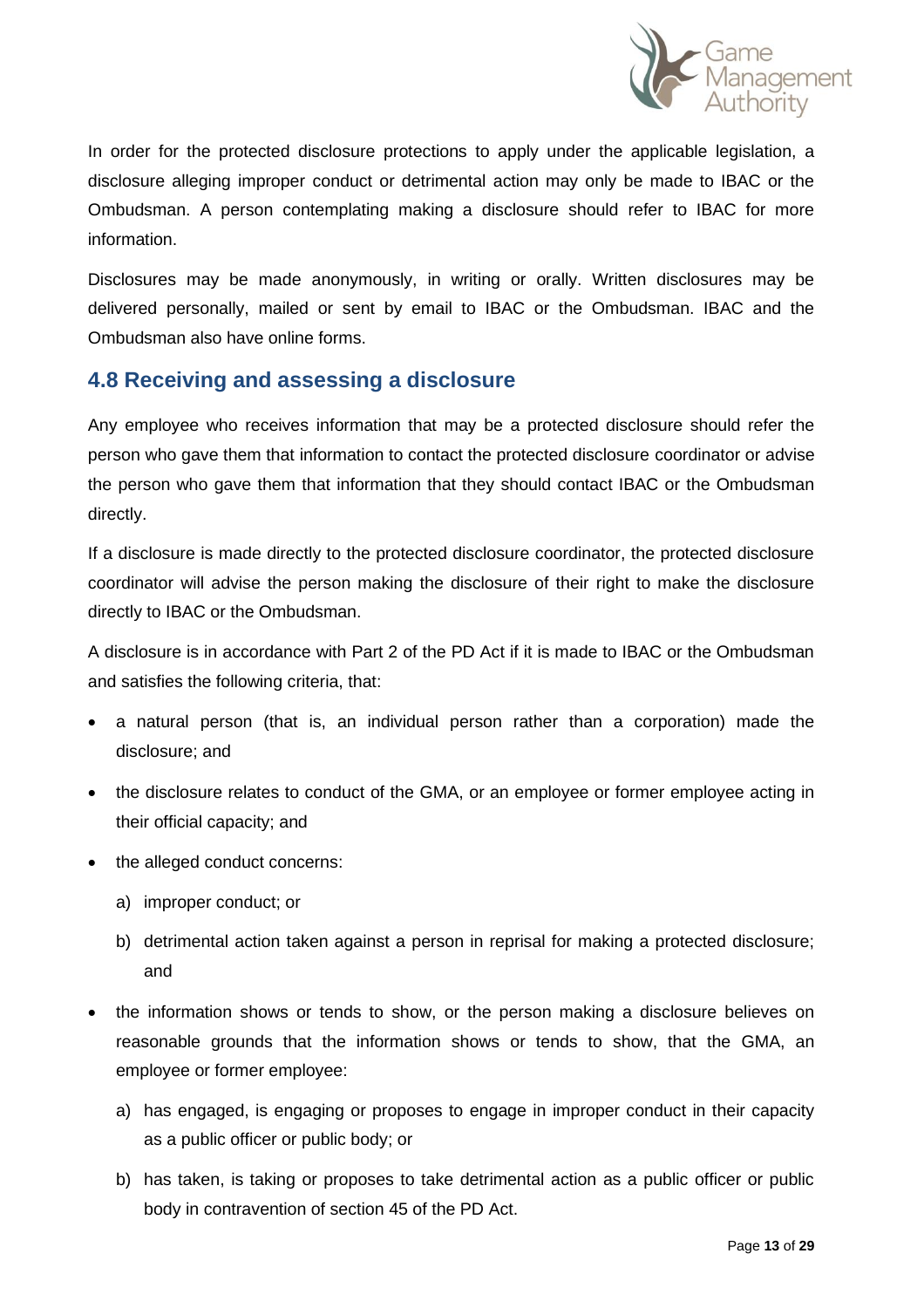

Where IBAC or the Ombudsman advise the person making the disclosure that the matter disclosed in not a protected disclosure complaint, the person may make a complaint under the applicable policies and procedures.

# **4.9 Managing protected disclosures**

Where IBAC determines the disclosure not to be a protected disclosure complaint, IBAC will notify the person in writing and may advise the person to make a complaint directly to the GMA.

If IBAC determines the disclosure has been made in accordance with Part 2 of the PD Act, IBAC will notify the person of its determination and the action IBAC intends to take. IBAC must do this within a reasonable time.

Under the PD Act, IBAC may decide not to notify the person of its decisions if it considers that this action may have adverse consequences such as putting a person's safety at risk or prejudicing an investigation under the IBAC Act.

Where IBAC or the Ombudsman investigate a protected disclosure complaint, and the identity of the person is made known to the GMA, the GMA will consider the appointment of a welfare manager for the person and other relevant people as required.

For further information on the responsibilities of the welfare manager, refer to IBAC's Guidelines for protected disclosures and welfare management.

Where the GMA is made aware by IBAC or the Ombudsman of the identity of a person and/or the contents of the disclosure the GMA will keep that information confidential. A welfare manager will not disclose details relating to the disclosure to any person in accordance with the PD Act and with the authorisation of IBAC or the Ombudsman.

The Acts make it a criminal offence for a person, and in some cases the GMA, to:

- take or threaten detrimental action in reprisal because, or in the belief that, the other person or anyone else has made, or intends to make, the disclosure, or where the other person or anyone else has cooperated, or intends to cooperate, with an investigation of the disclosure (see Section 5.12 below, Detrimental Action);
- incite or permit someone else to take or threaten to take detrimental action against the other person, when a protected disclosure is made, has been made or intended to be made, or where the other person or anyone else has cooperated, or intends to cooperate, with an investigation of the disclosure (see Section 5.12 below, Detrimental Action);
- divulge information likely to lead to the identification of the person who made the assessable disclosure, unless written consent from the person is provided in accordance with the PD Act;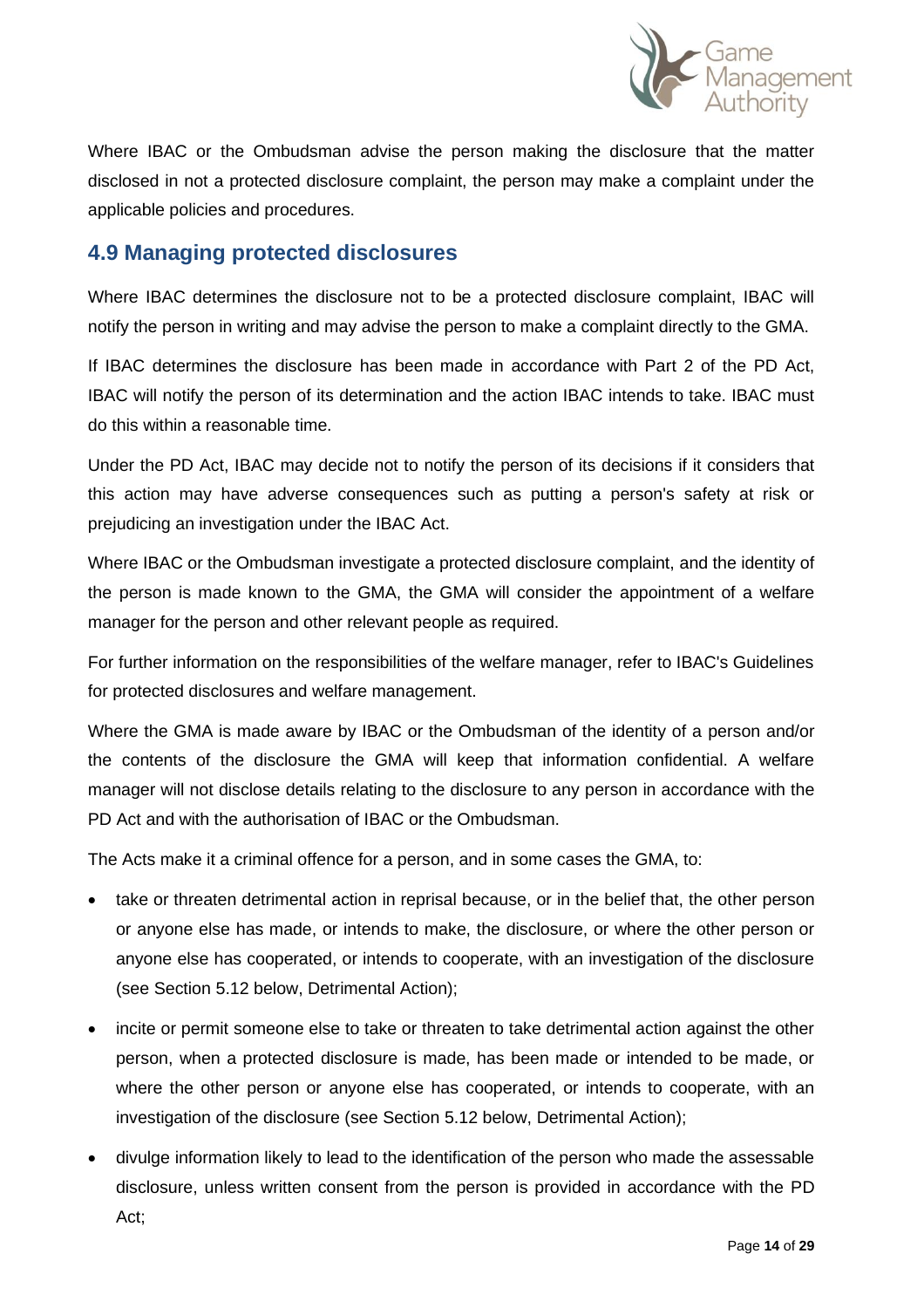

- divulge information regarding an assessable disclosure unless it is in accordance with the PD Act;
- obstruct IBAC in performing IBAC's responsibilities under the Act including by attempting to mislead IBAC;
- knowingly provide false information under the PD Act with the intention that it be acted on as a protected disclosure matter, or provide false or misleading information relating to a protected disclosure;
- claim that information is a protected disclosure knowing that it is not; or
- disclose that a matter is with IBAC or the Ombudsman for assessment of investigation.

A person may take civil action against a person where detrimental action has been or may have been taken against them for reprisal against the protected disclosure.

#### **4.10 Investigating a protected disclosure complaint**

Where IBAC assesses a protected disclosure to be a protected disclosure complaint, it may dismiss the matter, investigate the matter, or refer the matter to the Ombudsman for investigation.

If IBAC or the Ombudsman investigates a protected disclosure complaint, the CEO and/or the protected disclosure coordinator will liaise with IBAC or the Ombudsman as required to:

- comply with all directions of IBAC or the Ombudsman;
- consider the appointment of a welfare manager for the employee, where their identity is known; and
- consider the appointment of a welfare manager for the person who is the subject of the disclosure or a witness in an investigation, where their identity is known.

## **4.11 Reporting and managing investigation outcome**

IBAC or the Ombudsman will liaise with the GMA following an investigation into a protected disclosure complaint.

Any contact between the person making the protected disclosure, the person who is the subject of the protected disclosure complaint and/or any witnesses, and the GMA will be under the authorisation and management of IBAC or the Ombudsman. Information will only be disclosed to the GMA and these identified people by IBAC or the Ombudsman in accordance with the PD Act, the IBAC Act and/or the Ombudsman Act and on a case by case basis.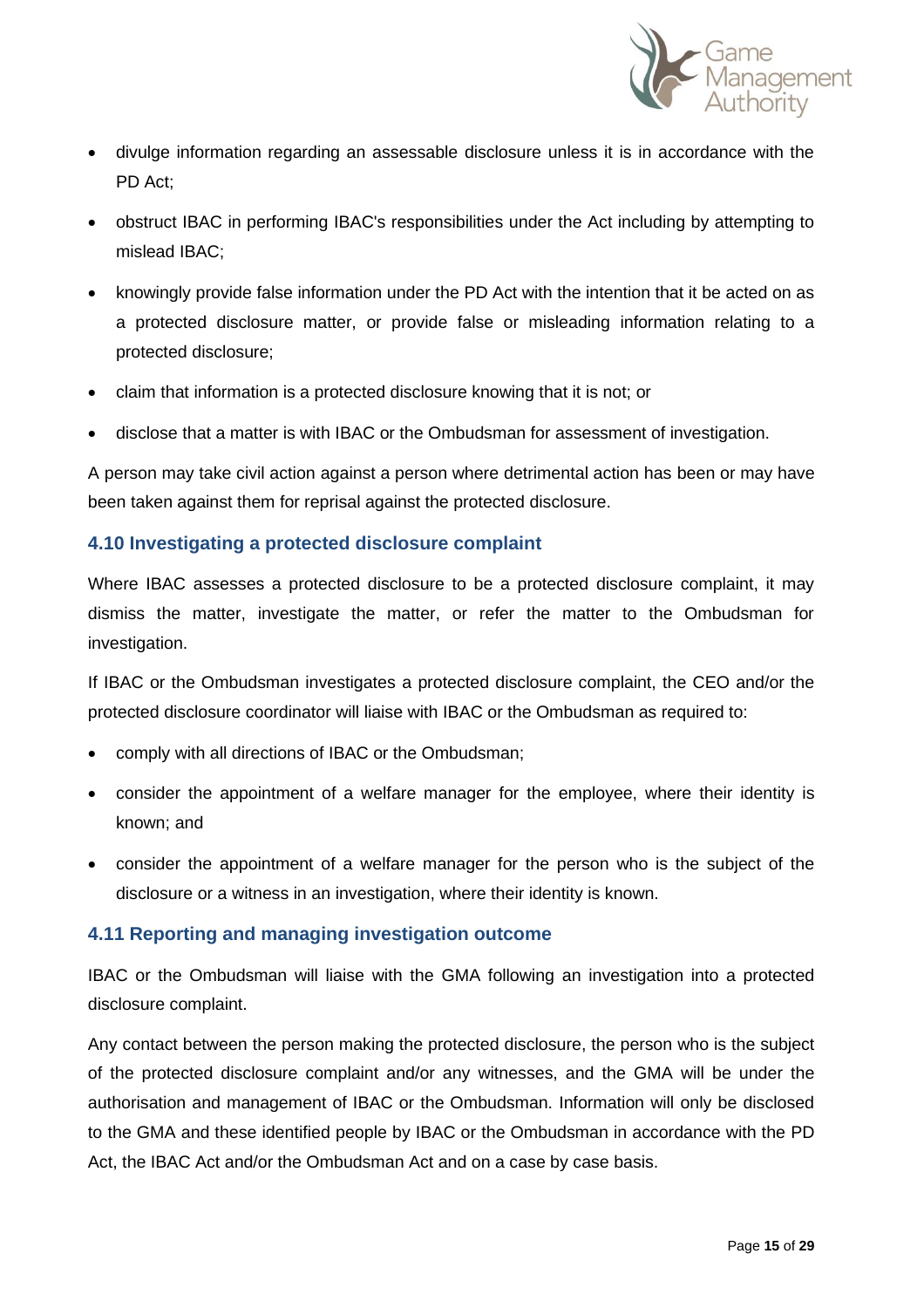

## **4.12 Detrimental action**

It is an offence against the PD Act to take or threaten detrimental action against a person in reprisal, because, or in the belief that

- the other person or anyone else has made, or intends to make, the disclosure; or
- the other person or anyone else has cooperated, or intends to cooperate, with an investigation of the disclosure.

It is an offence against the PD Act to incite or permit someone else to take or threaten to take detrimental action for the above two reasons.

Employees of the GMA must not under any circumstances take or threaten to take detrimental action or incite or permit someone else to take or threaten to take detrimental action, in breach of the PD Act. Any employee who breaches this direction will be subject to disciplinary action up to and including termination of employment.

A person who considers detrimental action has been taken against them for the making of their original protected disclosure, may make a further disclosure to IBAC or the Ombudsman. This further disclosure may be assessed as a protected disclosure and investigated separately to the original disclosure.

If IBAC subsequently determines the matter to be a protected disclosure complaint, IBAC may investigate the matter or refer it to the Ombudsman for investigation as outlined in the PD Act and Ombudsman Act.

Where concerns of possible detrimental action against the person or a witness are notified by IBAC or the Ombudsman to the GMA, consideration will be given by the GMA on ways to protect the person making the protected disclosure.

## **4.13 Managing persons implicated in improper conduct**

Where it is made known to the GMA that a person who makes a disclosure is implicated in misconduct, the GMA will liaise with IBAC and/or the Ombudsman in accordance with the PD Act and IBAC's guidelines. The GMA acknowledges that the act of making a protected disclosure should not shield that person from the reasonable consequences flowing from their involvement in any improper conduct. Section 42 of the PD Act specifically provides that a person's liability for his or her own conduct is not affected by the person's disclosure of that conduct under the PD Act.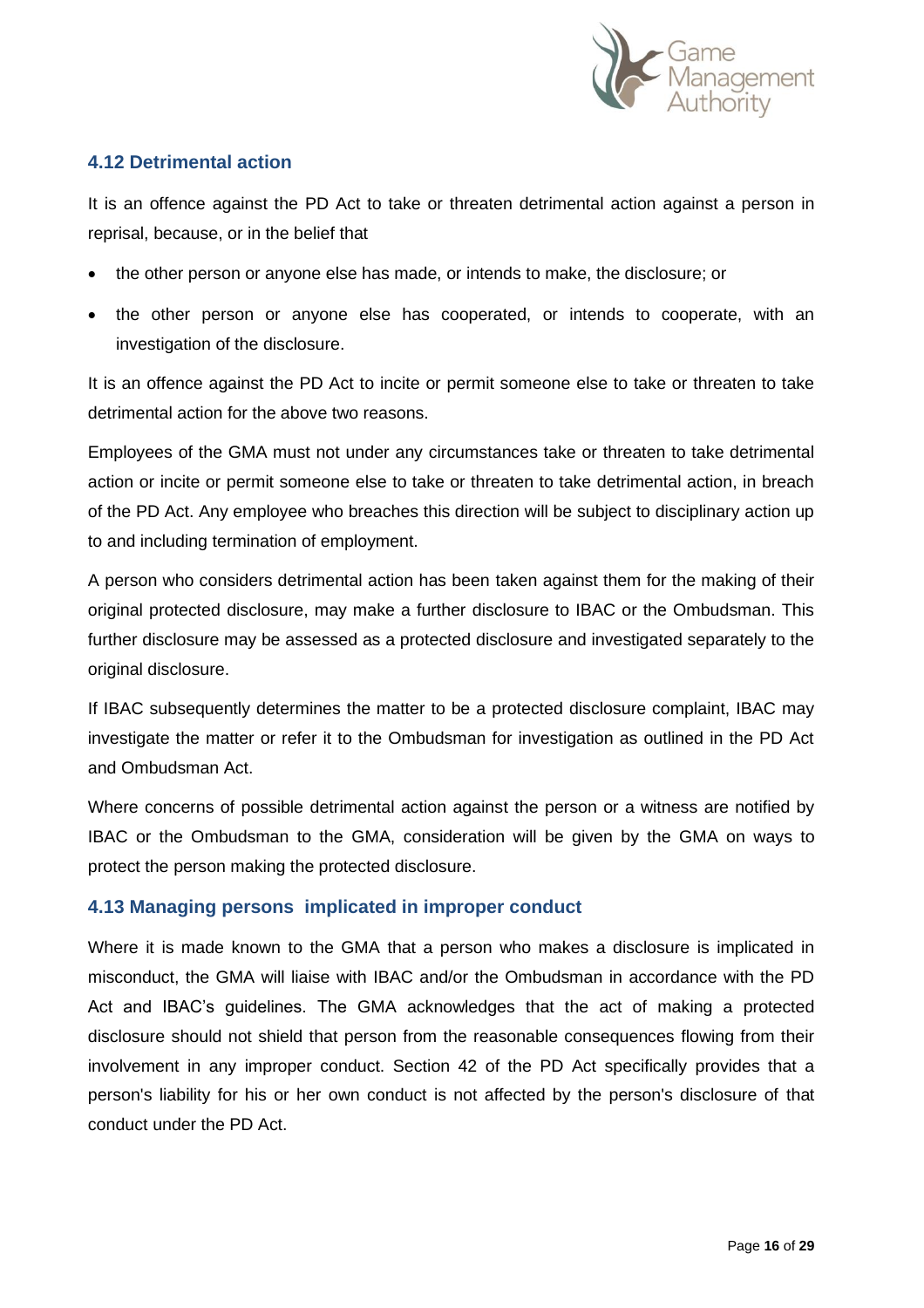

The protected disclosure coordinator will liaise with IBAC or the Ombudsman as to whether disciplinary or other action can be taken against a person making a protected disclosure. Where disciplinary or other action relates to conduct that is the subject of the disclosure, the disciplinary or other action will usually only be taken after the disclosed matter has been appropriately dealt with under the PD Act.

In all cases where disciplinary or other management action is being contemplated, the CEO must be satisfied that it has been clearly demonstrated that the intention to proceed with disciplinary or other management action against the person is not undertaken for the substantial reason that the person made a protected disclosure (as opposed to the content of the disclosure or other available information).

The protected disclosure coordinator will document the process including recording the reasons why the disciplinary or other management action is being taken, and the reasons why the action is not in retribution for the making of the protected disclosure. The protected disclosure coordinator will ensure that the person is advised of the proposed action to be taken, and of any mitigating factors that have been taken into account.

#### **4.14 Management of the person against whom a disclosure has been made**

The GMA recognises that employees and GMA Board members against whom disclosures are made should also be supported during the handling and investigation of disclosures. This procedure aims to avoid unnecessary harm to the person against whom a disclosure has been made, and give the individual the appropriate support, particularly as an investigation might exonerate that person from any wrongdoing.

The GMA will take steps to protect the confidentiality of the person who is the subject of the disclosure, where known, during the investigation process in accordance with the IBAC's guidelines and in liaison with IBAC or the Ombudsman. Where investigations do not substantiate disclosures, the fact that the investigation has been carried out, and the results of the investigation will be kept confidential by the GMA, subject to specific exceptions contained in this procedure (see Section 5.15, Confidentiality).

If IBAC or the Ombudsman investigates a protected disclosure complaint, it will be responsible for providing natural justice to the person who is the subject of the investigation, including that the person:

- is informed as to the substance of the allegations;
- is given the opportunity to answer the allegations before a final decision is made;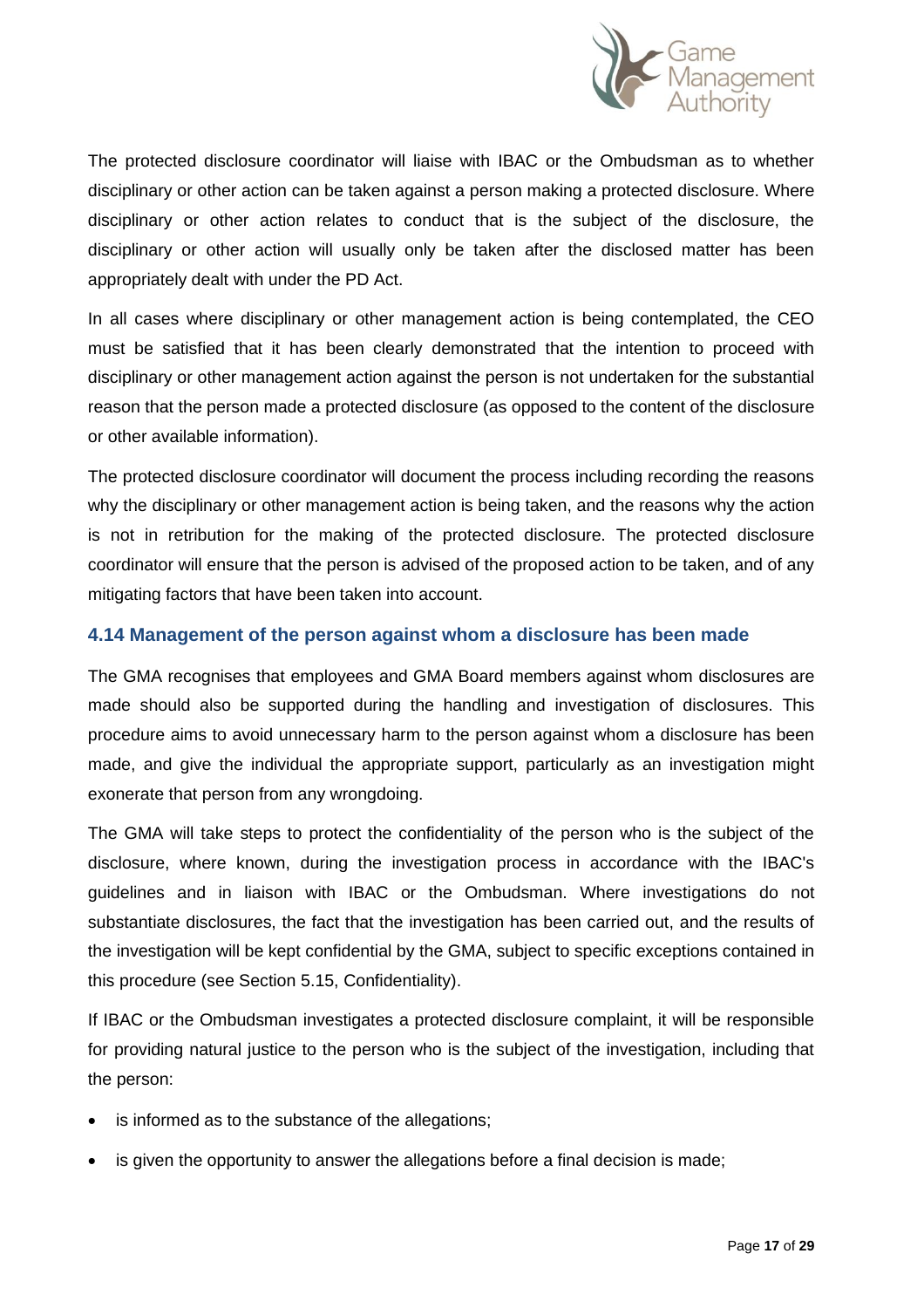

- is informed as to the substance of any adverse comment that may be included in any report arising from the investigation; and
- have his or her response set out fairly in any report.

The GMA will support a person who is the subject of a disclosure where the allegations contained in a disclosure are, after investigation by IBAC or the Ombudsman unsubstantiated. If the matter has been publicly disclosed, the CEO will consider any request by that person to issue a statement of support setting out that the allegations were investigated and found to be unsubstantiated that can be made subject to confidentiality obligations in the Acts.

#### **4.15 Confidentiality**

Subject to the exceptions under the PD Act, the confidentiality provisions of the Acts apply as soon as IBAC determines the disclosure is an assessable disclosure. The Acts prohibit disclosure of the content of a disclosure or disclosure of information likely to lead to the identification of a person who made the disclosure.

It is also an offence to reveal that a disclosure has been referred to the IBAC, and to reveal that the IBAC has determined a disclosure to be a protected disclosure, whether this information is received directly or indirectly.

Persons making protected disclosures are required to keep disclosures confidential by only discussing the disclosure or related matters with IBAC or the Ombudsman or the protected disclosure coordinator on authorisation of IBAC or the Ombudsman, or officers of IBAC's Office or the Ombudsman's Office or other persons authorised by the PD Act. The PD Act allows for exceptions such as for the person to speak to a legal practitioner for the purpose of obtaining legal advice. The fewer people who know about the protected disclosure, the more likely the identity of the person making the disclosure can be protected and they can be protected from detrimental action.

If a disclosure is investigated it is often necessary for IBAC or the Ombudsman to interview employees in the area where the suspected wrongdoing occurred. While efforts are made to keep the matter confidential, the conduct of these interviews may result in persons becoming aware of the disclosure, and their identity, the identity of the person against whom the disclosure is made or forming suspicions and guessing about these matters. It is an offence under the PD Act for any person who becomes aware of the identity of the person making a protected disclosure or the content of the disclosure to reveal that information unless the act of revealing the information is exempted under the PD Act.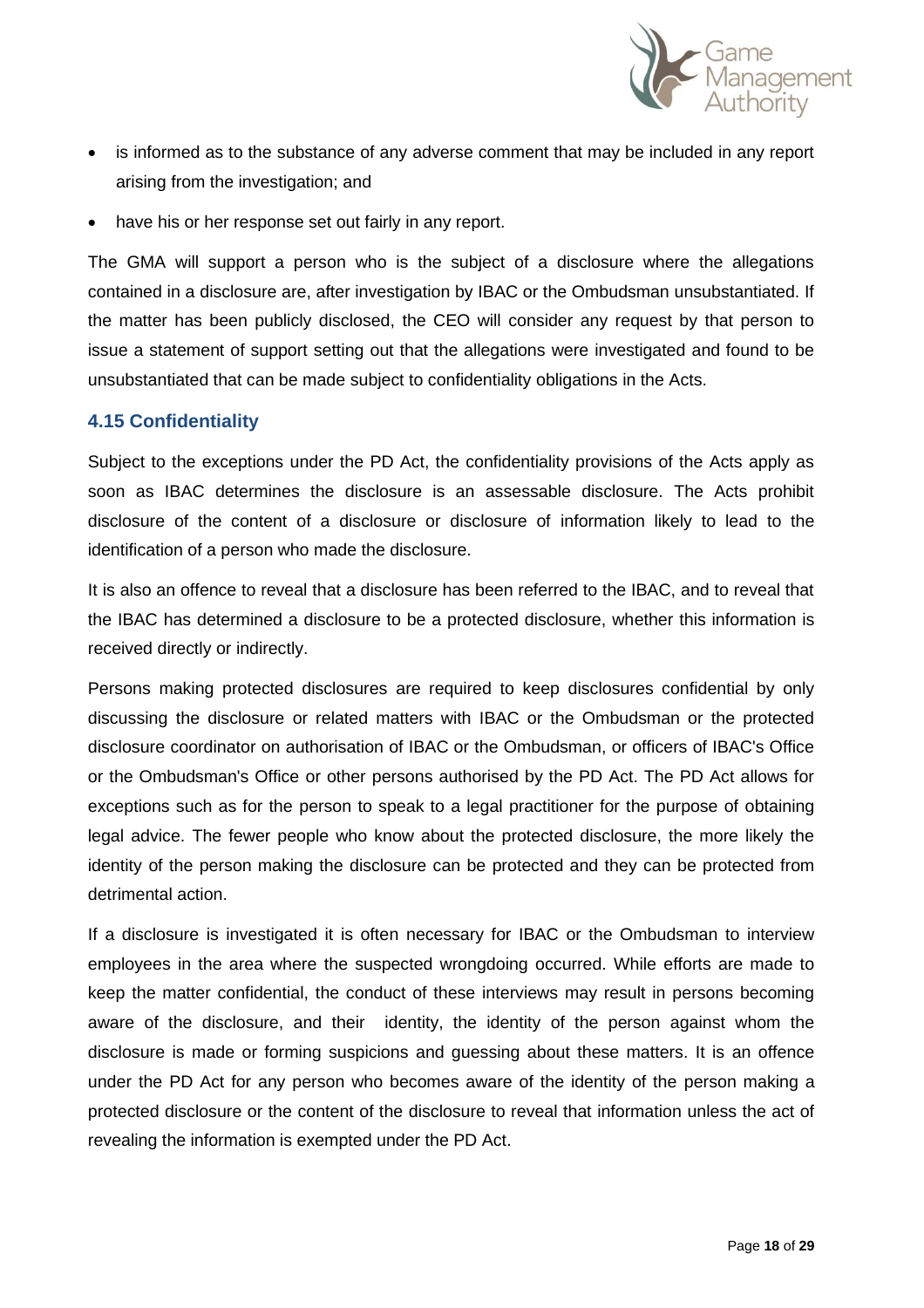

If the protected disclosure coordinator is aware of a protected disclosure complaint investigation, he or she will manage a confidential and secure filing system for all files in relation to the disclosure. He or she will also take all necessary steps to seek to ensure that the identity of the person and the identity of the person who is the subject of the disclosure are kept confidential.

There are some very limited exceptions to some of the confidentiality provisions protecting the protected disclosure complaint and the identity of the person making the disclosure under Part 7 of the PD Act. These exceptions apply only to specific persons and types of information, and include:

- The GMA taking lawful action (including disciplinary action) in relation to the conduct that is the subject of the disclosure;
- Where necessary for the purpose of the exercise of functions under the Acts; and
- Where necessary for a person to obtain legal advice.

If in doubt, the information should not be disclosed. It is advisable to check with IBAC or the Ombudsman before disclosing anything at all about the disclosure.

Section 78 of PD Act states that the Freedom of Information Act ('FOI') does not apply to a document that relates to a protected disclosure, relates to an assessable disclosure or is likely to lead to the identification of a person who made the protected disclosure.

## **4.16 Responsibilities**

All employees and GMA Board members must comply with the PD Act, the IBAC Act, the Ombudsman Act and this procedure. Any failure to do so may lead to disciplinary action up to and including termination of employment or appointment.

The protected disclosure coordinator has a central role to liaise with IBAC and/or the Ombudsman. In addition, the protected disclosure coordinator will:

- be responsible for ensuring that the GMA carries out its responsibilities under the Acts and the IBAC Guidelines;
- liaise with IBAC and the Ombudsman in any investigation into a protected disclosure complaint as required by the Acts;
- where necessary, appoint a welfare manager to support the person making the disclosure;
- on the advice of IBAC or the Ombudsman, advise the person making the disclosure of the progress of an investigation into the disclosed matter;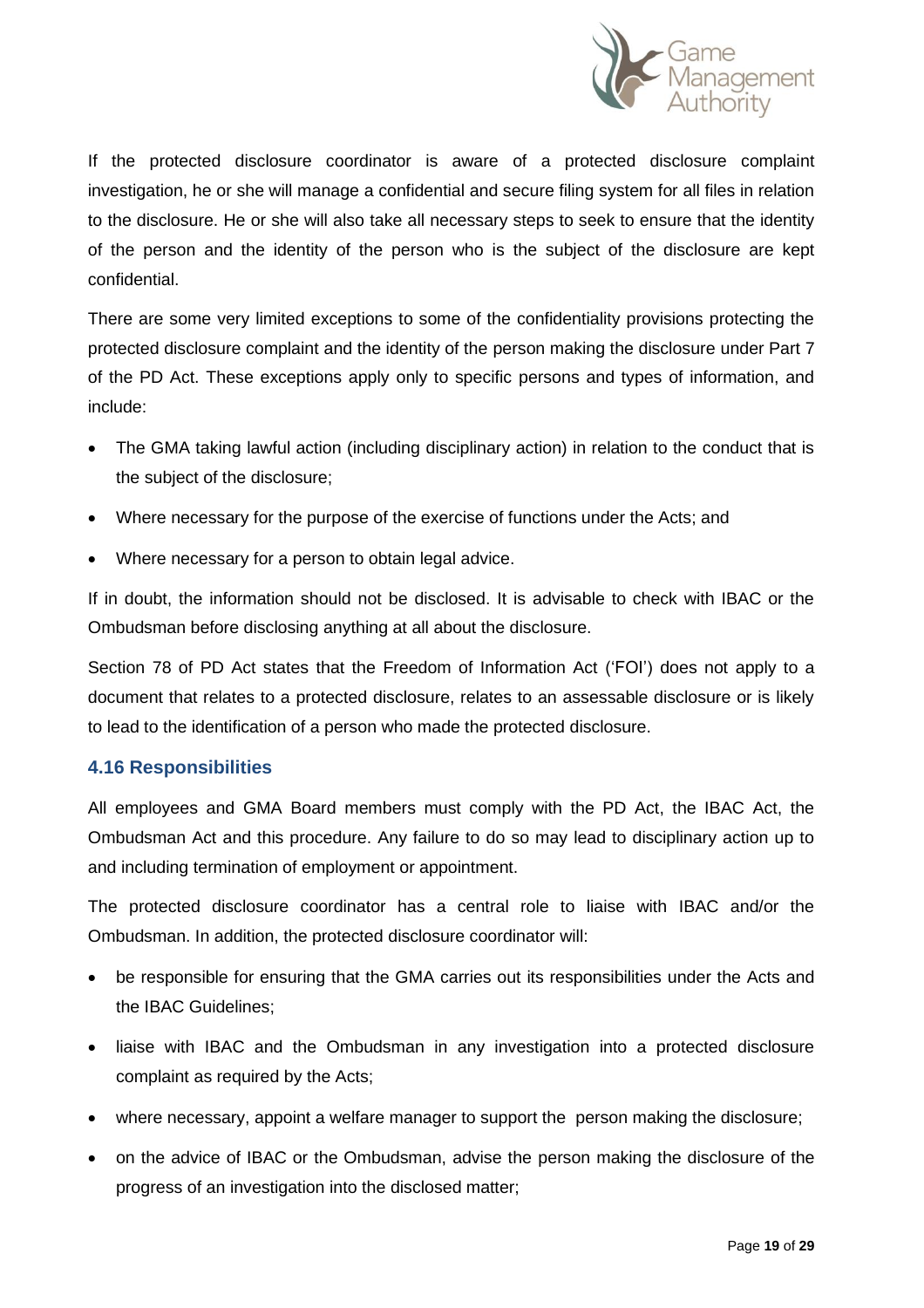

- establish and manage a confidential filing system;
- take all necessary steps to ensure their identity and the identity of the person who is the subject of the disclosure are kept confidential;
- seek to ensure that persons making protected disclosures are protected from detrimental action, where their identity is known, and that the culture of the workplace is supportive of protected disclosures being made;
- ensure these procedures are accessible; and
- liaise with the CEO of the GMA.

The welfare manager appointed for the person making the protected disclosure will:

- make contact with them;
- consider the immediate welfare and protection needs of the person who has made a disclosure and seek to foster a supportive work environment;
- advise them of the legislative and administrative protections available to him or her;
- listen and respond to any concerns of harassment, intimidation or victimisation in reprisal for making a disclosure;
- maintain their support for them throughout any investigation;
- keep a contemporaneous record of all aspects of the case management of the person making the disclosure, including all contact and follow-up action; and
- endeavour to ensure that their expectations are realistic.

The role of IBAC under the PD Act is to:

- determine whether disclosures are protected disclosure complaints;
- investigate, dismiss or refer matters disclosed in protected disclosure complaints;
- prepare and publish guidelines for the procedures to be followed by the GMA in relation to the PD and IBAC Acts;
- review the procedures and implementation by the GMA in relation to the Acts; and
- report findings as required under the Acts.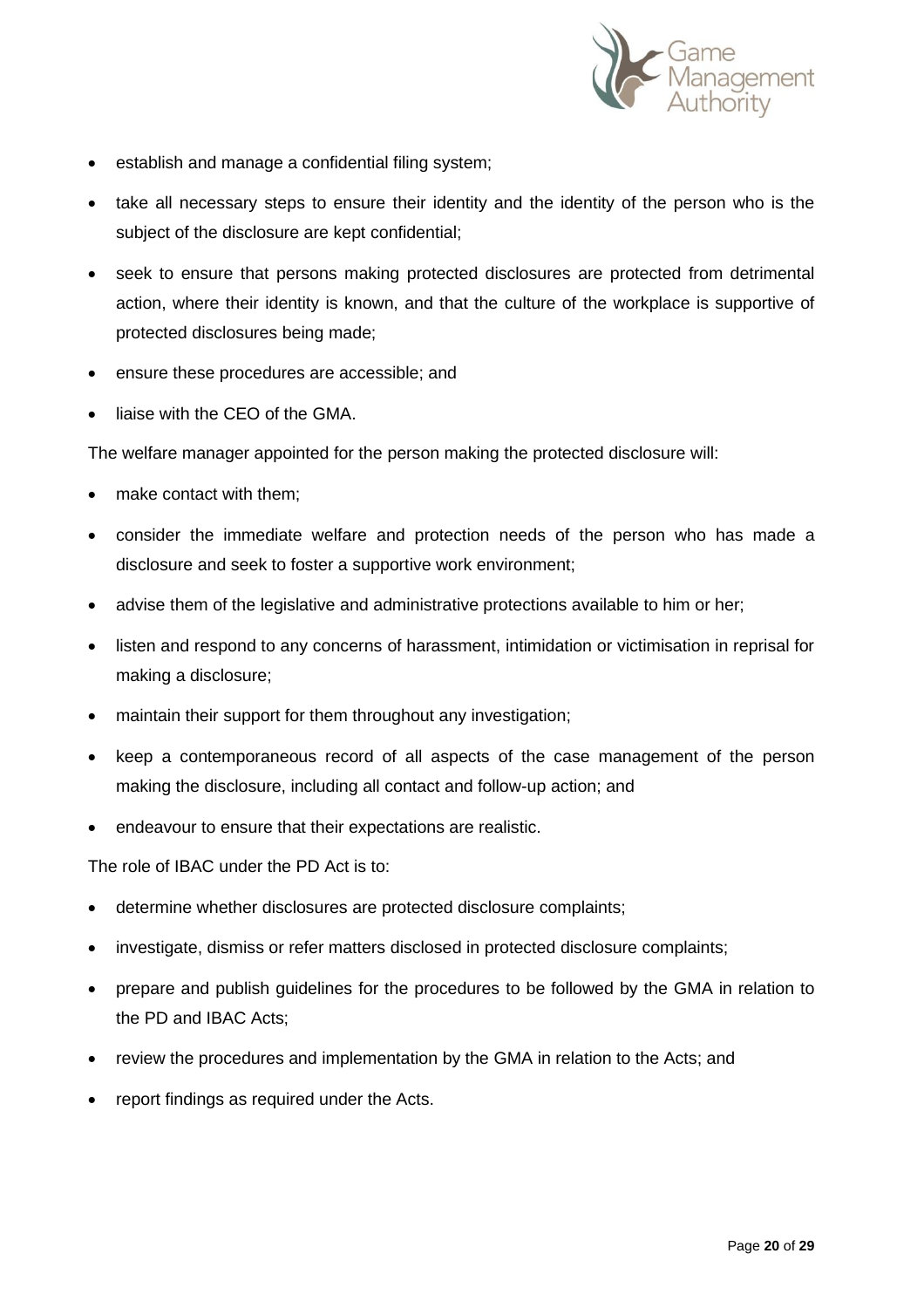

## **4.17 Board and senior management responsibility**

The Board and senior management are ultimately responsible for setting the tone at the top and have a responsibility to:

- ensure there is effective fraud and corruption risk management framework in place
- understand the fraud and corruption risks that the GMA is exposed to
- maintain oversight of the fraud risk assessment and the controls in place to mitigate the risks identified
- monitor reports on fraud risks, policies and control activities which include obtaining assurance that the controls are effective

#### **4.18 Audit and Risk Management Committee**

The Audit and Risk Management Committee (A&RMC) is responsible for reviewing and recommending approval by the Board of policies and procedures to prevent and investigate fraud. In addition, the A&RMC is responsible for reviewing and recommending approval by the Board of policies and procedures for controlling or mitigating the risk of fraud or misconduct.

The A&RMC appoints independent internal auditors to review the effectiveness of controls and processes to mitigate and control risk.

The A&RMC reviews all instances of reported fraud including the appropriateness and adequacy of actions resulting from investigation and changes to prevent future recurrence.

Members of the A&RMC have the primary responsibility to endorse policies relating to:

- Assessing the risk of corruption and fraud
- Promoting awareness of ethics
- Educating all employees, Board members and Committee members about corruption and fraud prevention and detection
- Investigating fraud and sign-off satisfactory outcomes of any fraud investigation

## **4.19 Procedures for reporting fraud**

Any employee who suspects fraud or corrupt activity has the ability to confidentially report the matter through the following options:

- Notifying their immediate manager, Director Game or CEO
- Contact the protected disclosure coordinator to speak to an independent person.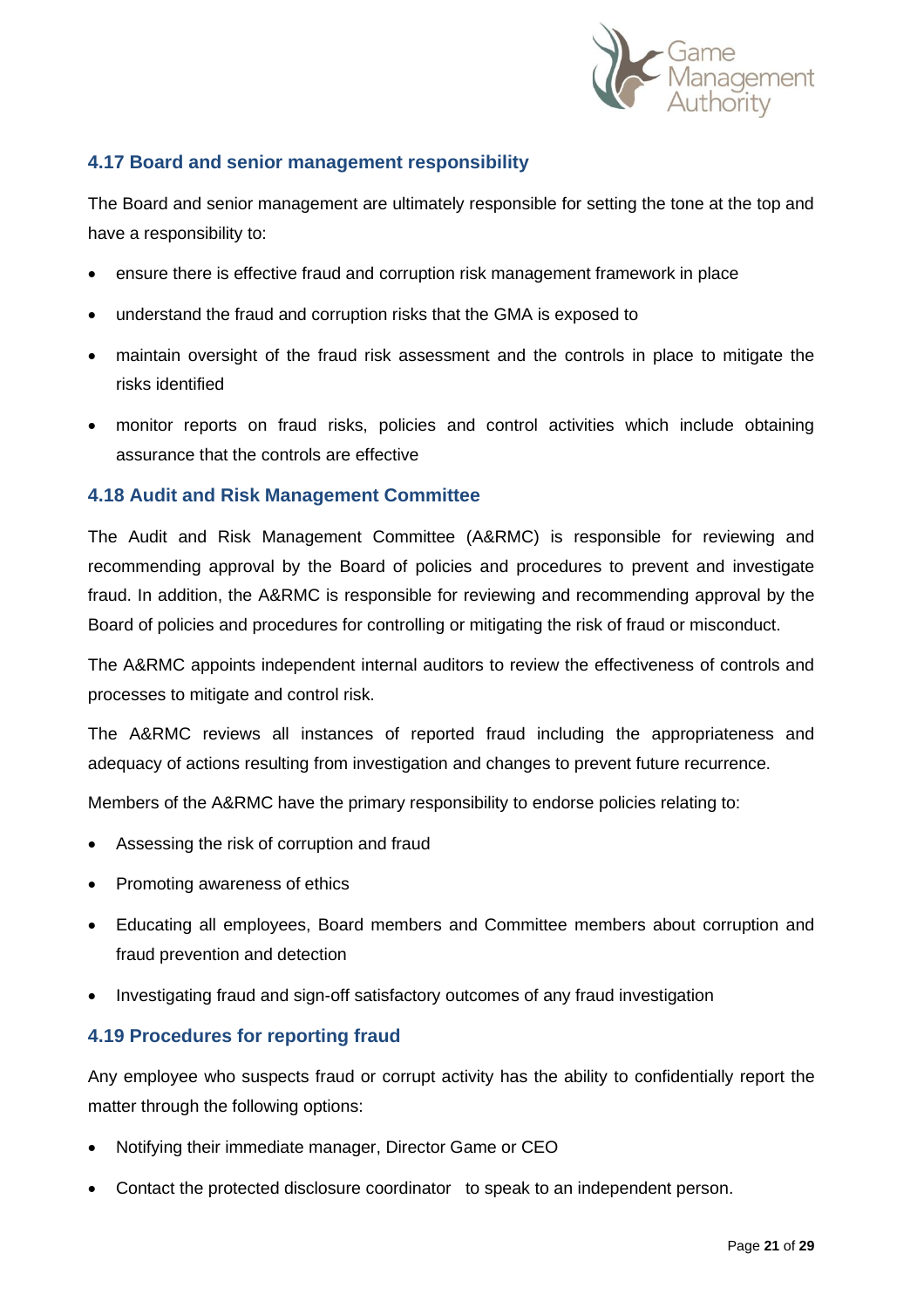

It is the responsibility of all employees to report all suspected, attempted or actual fraud or corruption incidents. All information received is treated confidentially by Faircall or any member of the risk team and its relevant supporting functions (asset protection, human resources, and internal audit).

#### **4.20 Protected Disclosure protection**

In 2012 the Victorian Government introduced the *Protected Disclosure Act 2012* which applies to all public bodies. The purpose of the Act is to encourage and facilitate disclosures of improper conduct by public officers and public bodies and to provide protection for all parties who make the disclosures. Under the Act, a person who makes a protected disclosure is not subject to any civil or criminal liability, or any liability arising by way of administrative process (including disciplinary action) for making the protected disclosure. It is a violation of the Act for any individual to be discriminated against for reporting fraud or corruption or co-operating, giving evidence, or participating in an investigation, proceeding or hearing.

#### **4.20.1 Confidentiality**

An individual's identity will be protected as best as possible when he or she raises a concern. However, the investigation process may reveal the source of the information and a statement by the individual may be required as part of the evidence.

#### **4.20.2 Untrue allegations**

If an allegation is made in good faith, no action will be taken against the originator, If, however, individuals make malicious and false allegations, action may be considered against the individual making the allegation.

## **4.21 Contact persons within the GMA**

#### **Protected disclosure coordinator**

The "protected disclosure coordinator" is the person at the DJPR who has the central role under this "Protected Disclosure and Fraud policy".

#### **IBAC**

A disclosure about improper conduct or detrimental action by the GMA or its employees, and queries about complaints, should be made directly to the Independent Broad-based Anticorruption Commission (IBAC).

#### **The Victorian Ombudsman**

Enquiries about making a protected disclosure may also be made to the Ombudsman.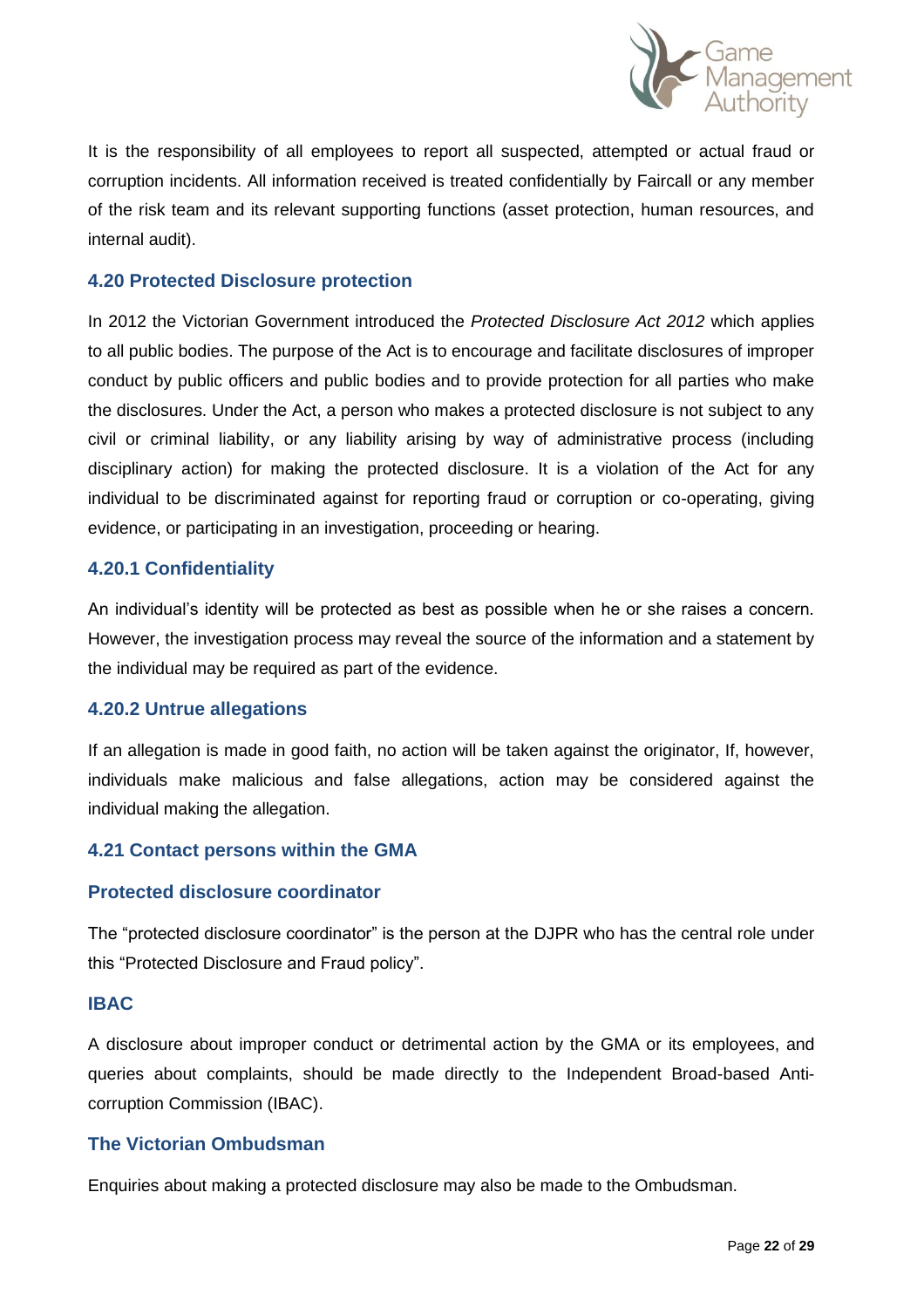

## **4.22 Internal Reporting**

The protected disclosure coordinator should advise the CEO of any matters reported, or if the matter concerns the CEO, the Chair of the GMA Board. If the matter involves both the Chair and the CEO, the Chair of the Audit and Risk Management Committee is to be advised.

The Board should be advised if there are any protected disclosure matters being investigated but all details of any matter reported should remain confidential.

# **5. Relevant Obligations**

Board members and employees will respond to any protected disclosure and fraud issues in accordance with all relevant obligations including:

- Independent Broad-based Anti-Corruption Commission Act 2011
- Ombudsman Act 1973
- Protected Disclosure Act 2012
- Victorian Public Service Code of Conduct
- Standing Directions of the Minister for Finance
- AS8001-2008 Fraud and Corruption Control Standard
- ISO 37001 Anti-bribery management systems
- Other Legislation / Other Policy requirements

# **6. Related Policies**

- Audit & Risk Management Committee Charter
- Conflicts of Interest and Duty Policy
- Gifts, Benefits and Hospitality Policy
- DJPR Financial code of practice
- DJPR disclosure management procedure
- Risk Management Policy
- People and Culture Policy
- Other policies as required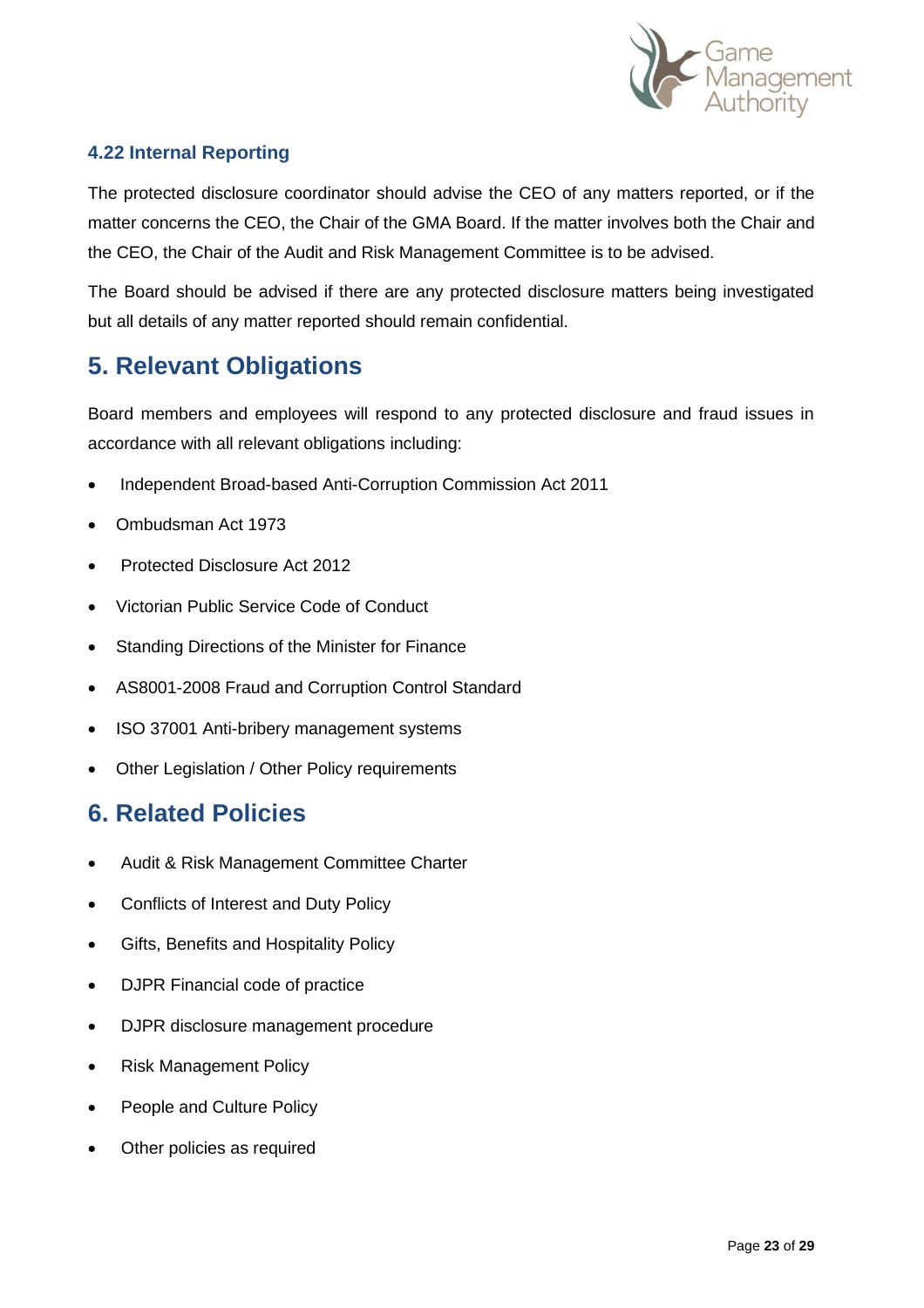

# **7. Review**

The Board will review this policy on three-year basis or more frequently, if required, to keep upto-date with changes to laws, government policies, etc. Any proposed changes to this policy must be approved by the Board.

This procedure is to be reviewed by *27 June 2022* 

# **8. Version History**

| <b>Version</b> | <b>Authorised by</b> | Approval date | <b>Effective date</b> | <b>Sections modified</b>                                                                              |
|----------------|----------------------|---------------|-----------------------|-------------------------------------------------------------------------------------------------------|
| 1.0            | <b>Board</b>         | 03/10/2014    | 03/10/2014            |                                                                                                       |
| 2.0            | <b>Board</b>         | 01/10/2015    | 01/10/2015            | Foreword, 5, 7, Appendix 3                                                                            |
| 3.0            | <b>Board</b>         | 28/10/2016    | 28/10/2016            |                                                                                                       |
| 4.0            | <b>Board</b>         | 23/02/2018    | 23/02/2018            |                                                                                                       |
| 5.0            | <b>Board</b>         | 27/06/2019    | 27/06/2019            | Our vision                                                                                            |
|                |                      |               |                       | Our mission                                                                                           |
|                |                      |               |                       | Section, 3.1 Corruption,<br>3.11 Protected Disclosure<br>Coordinator, 6 Related<br>Policies, 7 Review |
|                |                      |               |                       | 4.22- informing the<br>Governance level of the<br>GMA of protected<br>disclosure matters.             |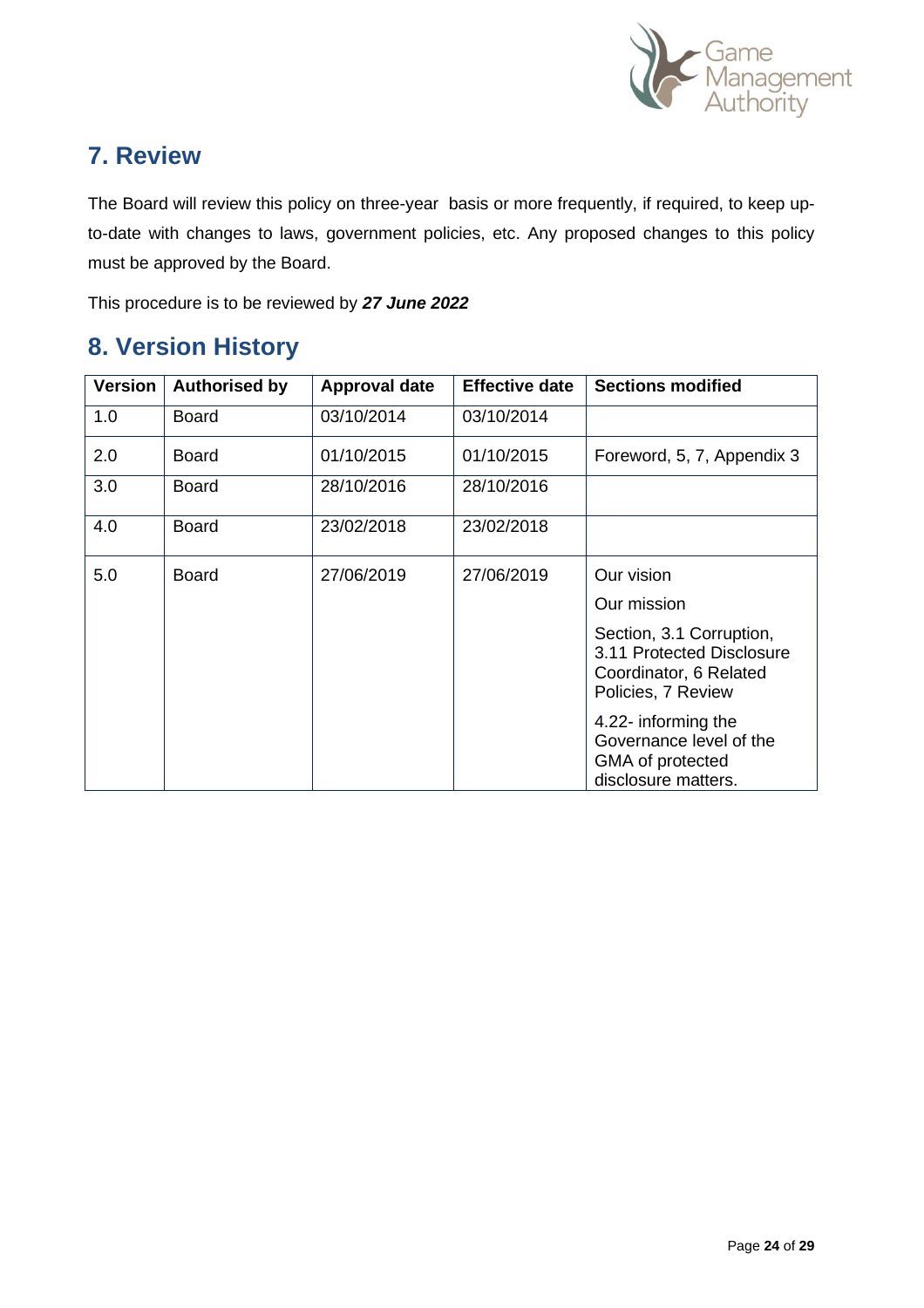

# **Appendix 1**

# **Fraud reporting and investigation policy**

| Where the incident occurred:                                                                                                     |  |
|----------------------------------------------------------------------------------------------------------------------------------|--|
| Date of incident (and/or date<br>incident was discovered):                                                                       |  |
| When (over what period of time)<br>incident occurred:                                                                            |  |
| Nature/Type of incident:                                                                                                         |  |
| Source of information leading to<br>investigation, including name of<br>person, if appropriate:                                  |  |
| Name and job title of persons<br>believed to be involved in incident<br>and the basis for such belief:                           |  |
| Detail how the incident is believed<br>to have occurred:                                                                         |  |
| Where money or other valuable<br>assets are involved, estimate the<br>suspected loss:                                            |  |
| Summarise any other relevant<br>information including whether the<br>incident resulted from a<br>breakdown in internal controls: |  |

Prepared by: Date: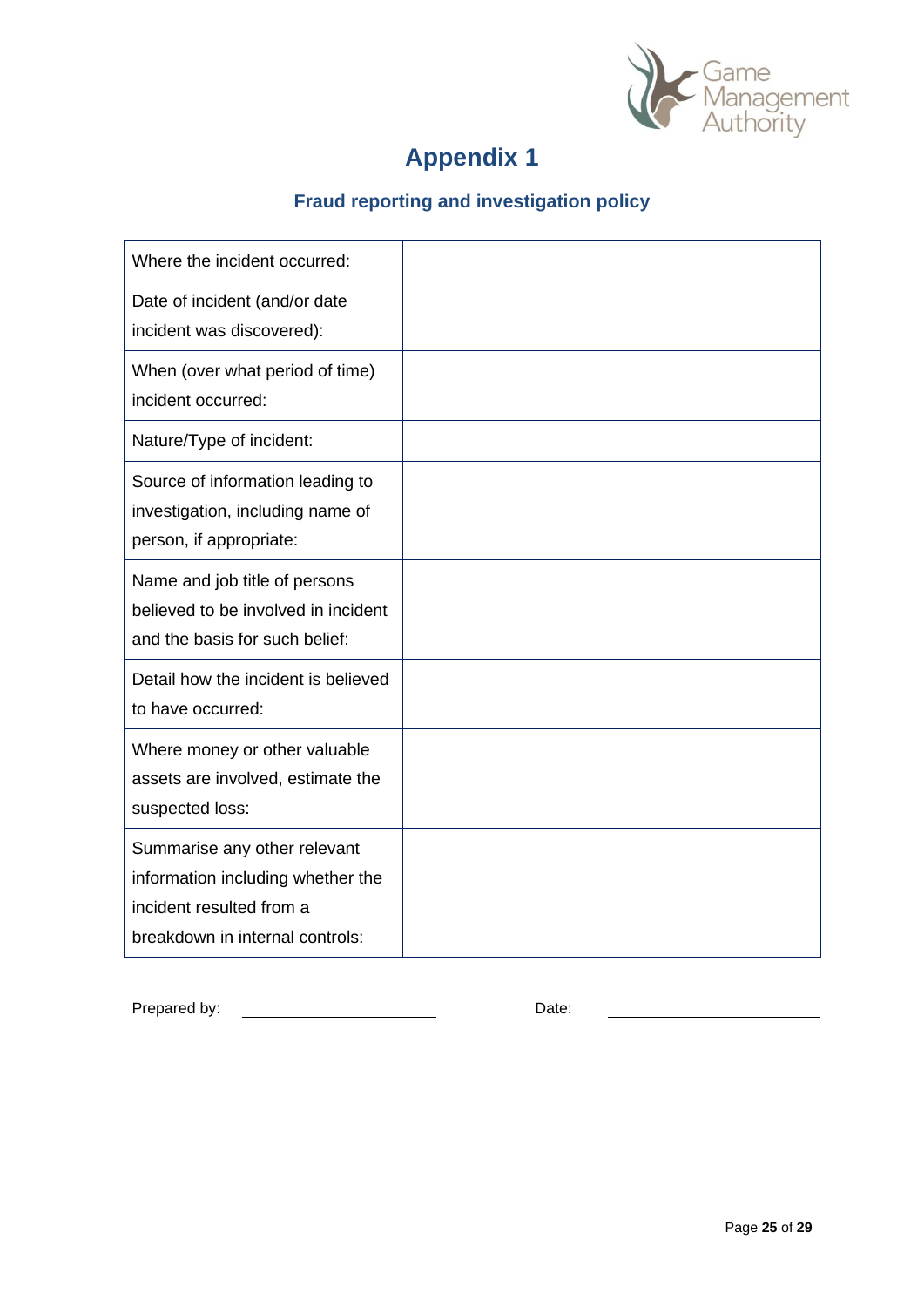

# **Appendix 2**

# **Protected disclosure and improper conduct log**

| Case<br>No. | <b>Initial</b><br>Call | <b>Caller</b><br><b>ID/method of</b><br>contact | Details &<br><b>Actions</b> | <b>Audit</b><br><b>Resource</b> | <b>Status</b><br>[open/closed]<br>If closed, detail<br>how matter<br>resolved |
|-------------|------------------------|-------------------------------------------------|-----------------------------|---------------------------------|-------------------------------------------------------------------------------|
|             |                        |                                                 |                             |                                 |                                                                               |
|             |                        |                                                 |                             |                                 |                                                                               |
|             |                        |                                                 |                             |                                 |                                                                               |
|             |                        |                                                 |                             |                                 |                                                                               |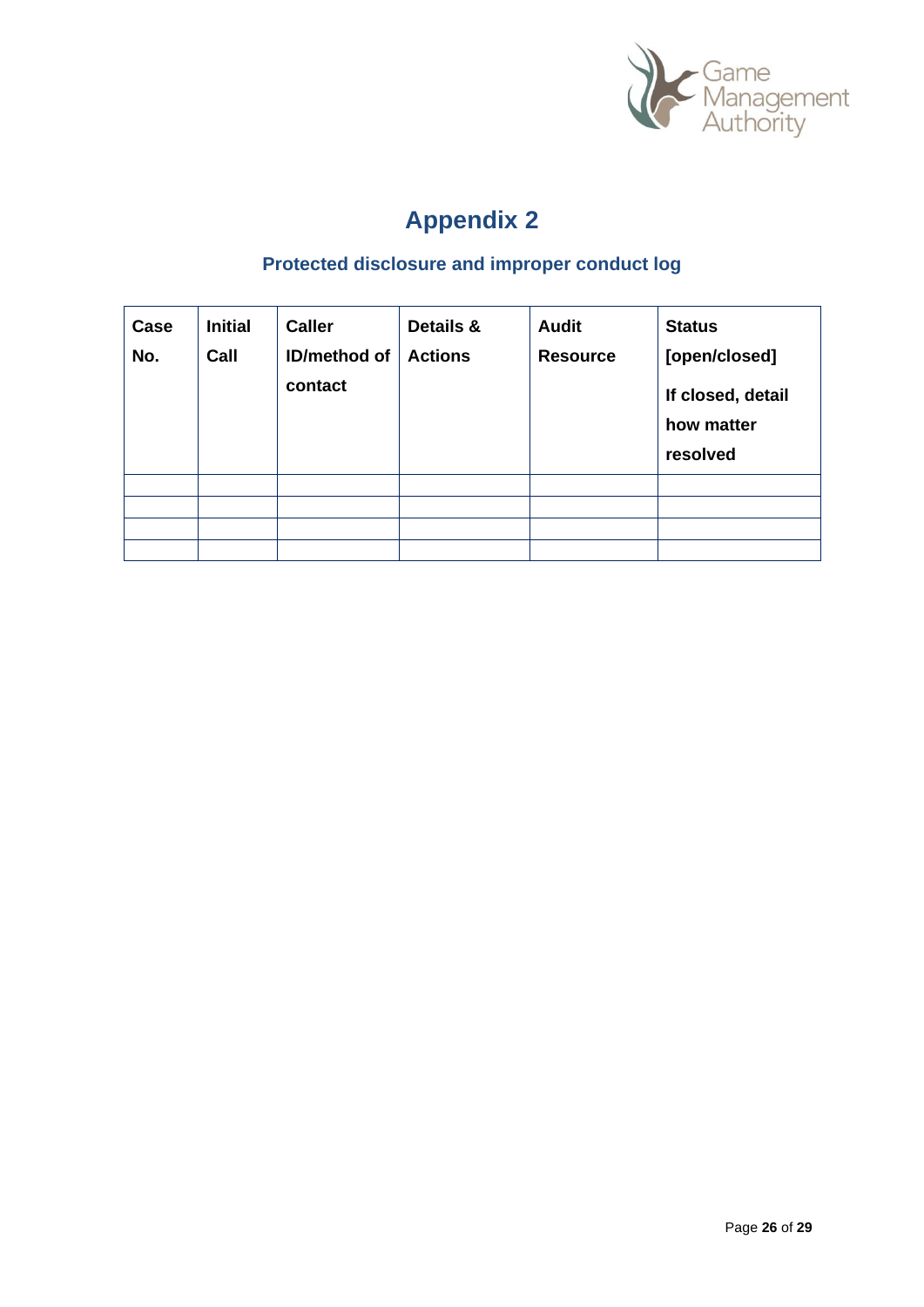

# **Appendix 3**

# **Checklist for a person wanting to make a complaint about improper conduct, or detrimental action, in contravention of section 45 of the** *Protected Disclosure Act 2012* **(the PD Act)**

If you have information about improper conduct, corrupt conduct, the dishonest performance of an employee, a breach of public trust, the misuse of information or resources, and/or fraud, you may wish to find out if the information would constitute a protected disclosure in accordance with the PD Act. Use this simple checklist as a guide, and follow the steps below if you tick all the boxes.

#### **Step 1**

- $\Box$  1. You are a person, not an organisation<sup>1</sup>
- $\Box$  2. Who has information<sup>2</sup> that shows or tends to show, or information that you believe on reasonable grounds, shows or tends to show that;
- $\Box$  3. The GMA<sup>3</sup> and/or employee<sup>4</sup> of the GMA and/or a former employee<sup>5</sup> of the GMA has either:
- $\Box$  4. Engaged, is engaging or proposes to engage in improper conduct<sup>6</sup> in their capacity as a public officer<sup>7</sup> or public body<sup>8</sup>; or
- $\Box$  5. Taken, is taking or proposes to take detrimental action as a public officer<sup>10</sup> or public body<sup>11</sup> in contravention of section 45 of the *Protected Disclosure Act*.

#### **Step 2**

If you ticked boxes 1, 2, and 3 and either 4 or 5, then contact one of the following:

<sup>5</sup> A former employee's actions may be included if they were an employee at the time the conduct occurred.

<sup>1</sup> You must be a person, not an entity (company or organisation). Your complaint may be anonymous. <sup>2</sup> Your information may not always be in the form of documents, for example you may have heard the information and want to pass it on to the appropriate person.

<sup>&</sup>lt;sup>3</sup> The GMA is a public body under the Act.

<sup>&</sup>lt;sup>4</sup> An employee of the GMA is considered to be a Public Officer under the Act.

<sup>&</sup>lt;sup>6</sup> The PD Act states at section 4 the meaning of improper conduct.

<sup>&</sup>lt;sup>7</sup> A public officer is an employee.

<sup>8</sup> The GMA is a public body.

<sup>9</sup> Detrimental action is defined in the PD Act in section 3.

<sup>&</sup>lt;sup>10</sup> A public officer is an employee.

<sup>&</sup>lt;sup>11</sup> The GMA is a public body.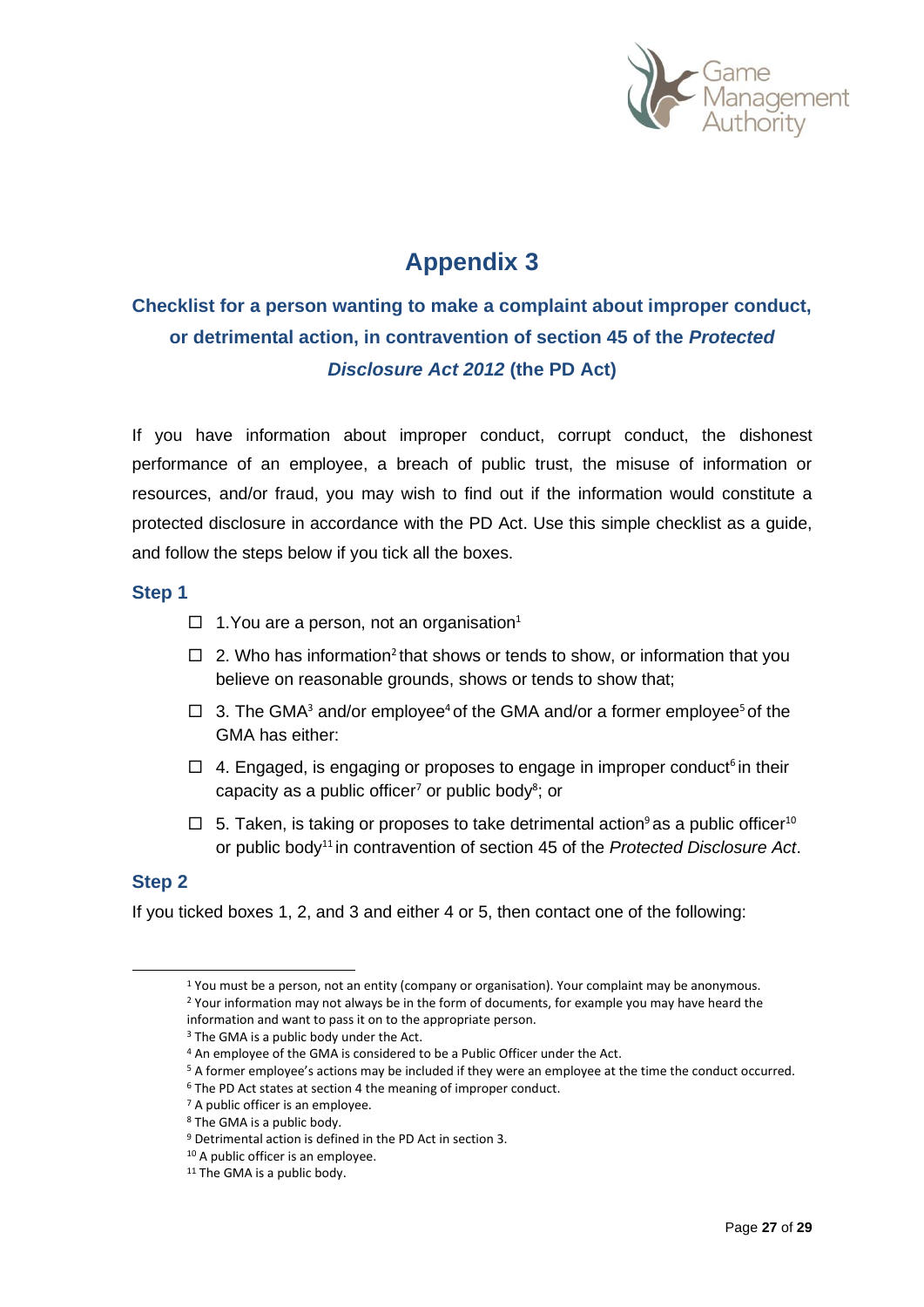

- The Independent Broad-based Anti-corruption Commission ('IBAC')<sup>12</sup>
- The Victorian Ombudsman $^{13}$

IBAC or the Ombudsman will be able to provide you with information on the next steps that will be taken.

If you have not ticked all the boxes 1-3 and either box 4 or 5, your complaint may be more appropriately dealt with by the GMA under one of its policies or procedures. Other relevant policies are:

- Gift, Benefits and Hospitality Policy
- Conflicts of Interest and Duty Policy
- Audit and Risk Management Committee Charter
- a) Responsiveness public officials should demonstrate responsiveness by
	- Providing frank, impartial and timely advice to the Government; and
	- Providing high quality services to the Victorian community; and
	- Identifying and promoting best practice;
- b) Integrity public officials should demonstrate integrity by
	- Being honest, open and transparent in their dealings; and
	- Using powers responsibly; and
	- Reporting improper conduct; and
	- Avoiding any real or apparent conflicts of interest; and
	- Striving to earn and sustain public trust of a high level;
- c) Impartiality public officials should demonstrate impartiality by
	- Making decisions and providing advice on merit and without bias, caprice, favouritism or self-interest; and
	- Acting fairly by objectively considering all relevant facts and fair criteria; and
	- Implementing Government policies and programs equitably;

<sup>12</sup> [www.ibac.vic.gov.au](http://www.ibac.vic.gov.au/)

<sup>13</sup> [www.ombudsman.vic.gov.au](http://www.ombudsman.vic.gov.au/)